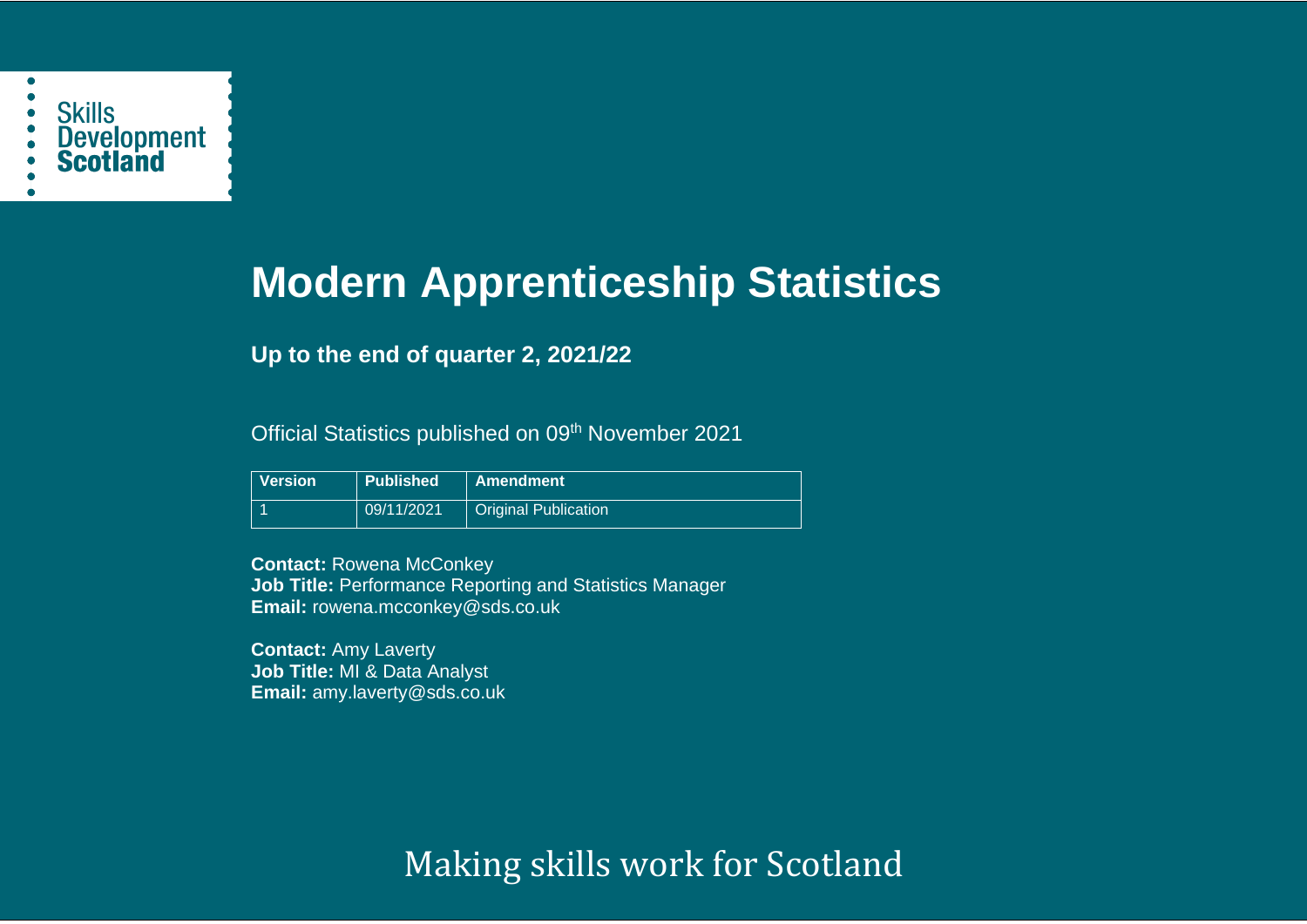# **Contents**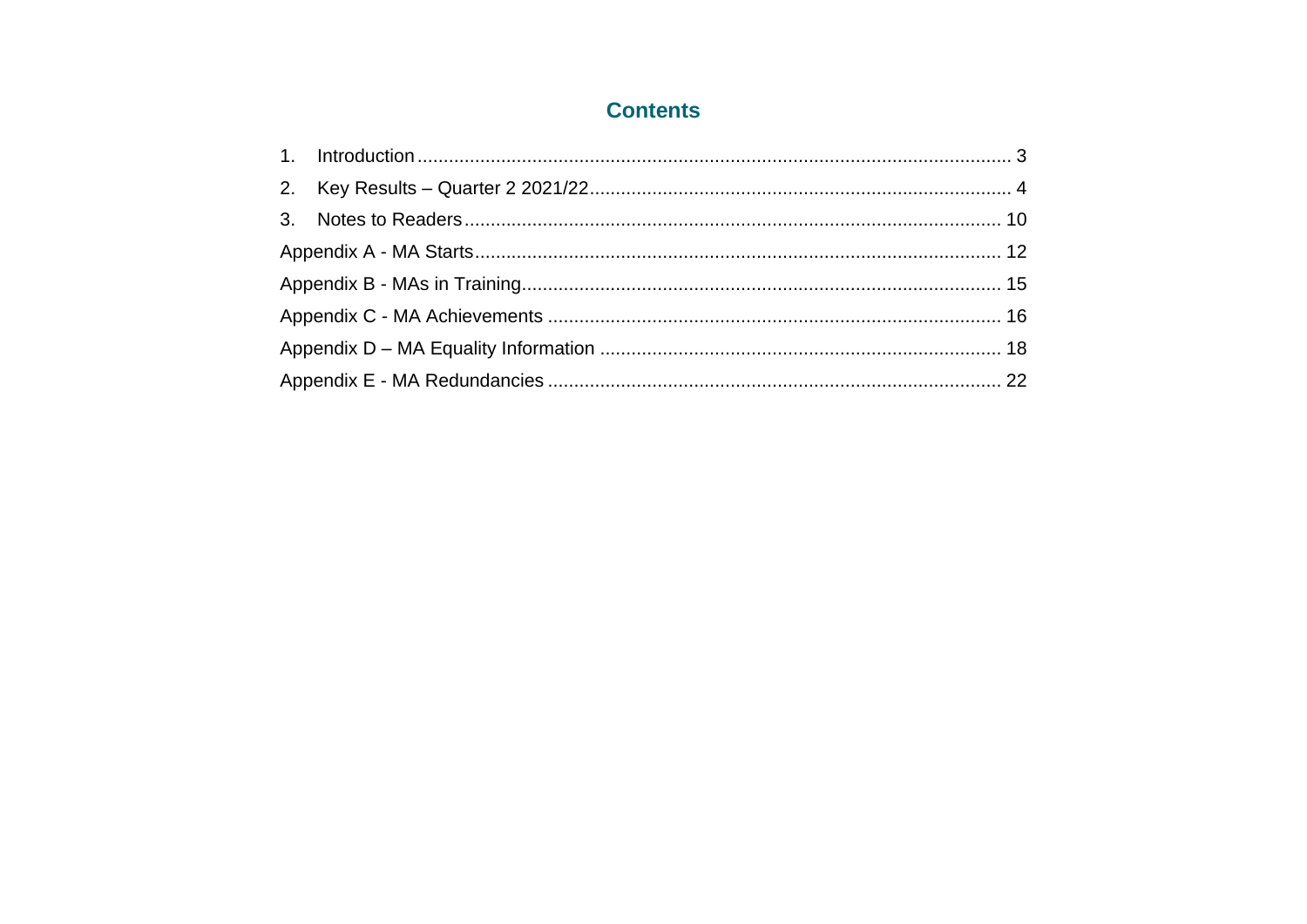## <span id="page-2-0"></span>**1. Introduction**

Modern Apprenticeships (MAs) provide employed individuals (either new or existing employees) with the opportunity to secure industry-recognised qualifications at a range of Scottish Credit and Qualifications Framework (SCQF) levels while in employment.

This report provides a summary of quarter 2 statistics (April - September) for MAs where there is a public funding contribution administered by SDS, on behalf of the Scottish Government.

Further analysis can be found in the [Supplementary Statistics](https://www.skillsdevelopmentscotland.co.uk/publications-statistics/statistics/modern-apprenticeships/)  [Tables](https://www.skillsdevelopmentscotland.co.uk/publications-statistics/statistics/modern-apprenticeships/) on the SDS website.

We would welcome feedback on the report format. Please contact **[userfeedback@sds.co.uk](mailto:userfeedback@sds.co.uk)** with this or any questions.

# **The Impact of Covid-19**

Since the publication of our Quarter 1 report, Scotland has moved beyond level 0 restrictions. This has allowed more businesses, such as entertainment venues, to open for the first time since the pandemic began. With more businesses trading and restrictions lifting at a faster pace, economic recovery forecasts have continued to remain positive with the economy expected to recover by April 2022<sup>1</sup>.

The Job Retention Scheme has provided significant support to businesses since March 2020. The ending of the furlough scheme on 30<sup>th</sup> September introduces an element of uncertainty, with unemployment expected to reach its peak in Q4 2021<sup>2</sup>. Despite this added uncertainty there has been a continued improvement in the number of MA starts this quarter. Start figures are now at over 80% of what they were, prepandemic, in Q2 2019/20.

As we emerge from the pandemic, we will continue to support the implementation of the Young Person's Guarantee, as detailed in this year's Programme for Government<sup>3</sup>. We will do this by maximising apprenticeship starts this year, seeking to work back up to 30,000 starts in future years, to ensure that apprenticeships are a significant contributor to recovery, going forward.

<sup>1</sup> FAI Economic Commentary, 2021 Q3

 $2$  Scotland's Economic and Fiscal Forecasts – August 2021, (Scottish Fiscal Commission)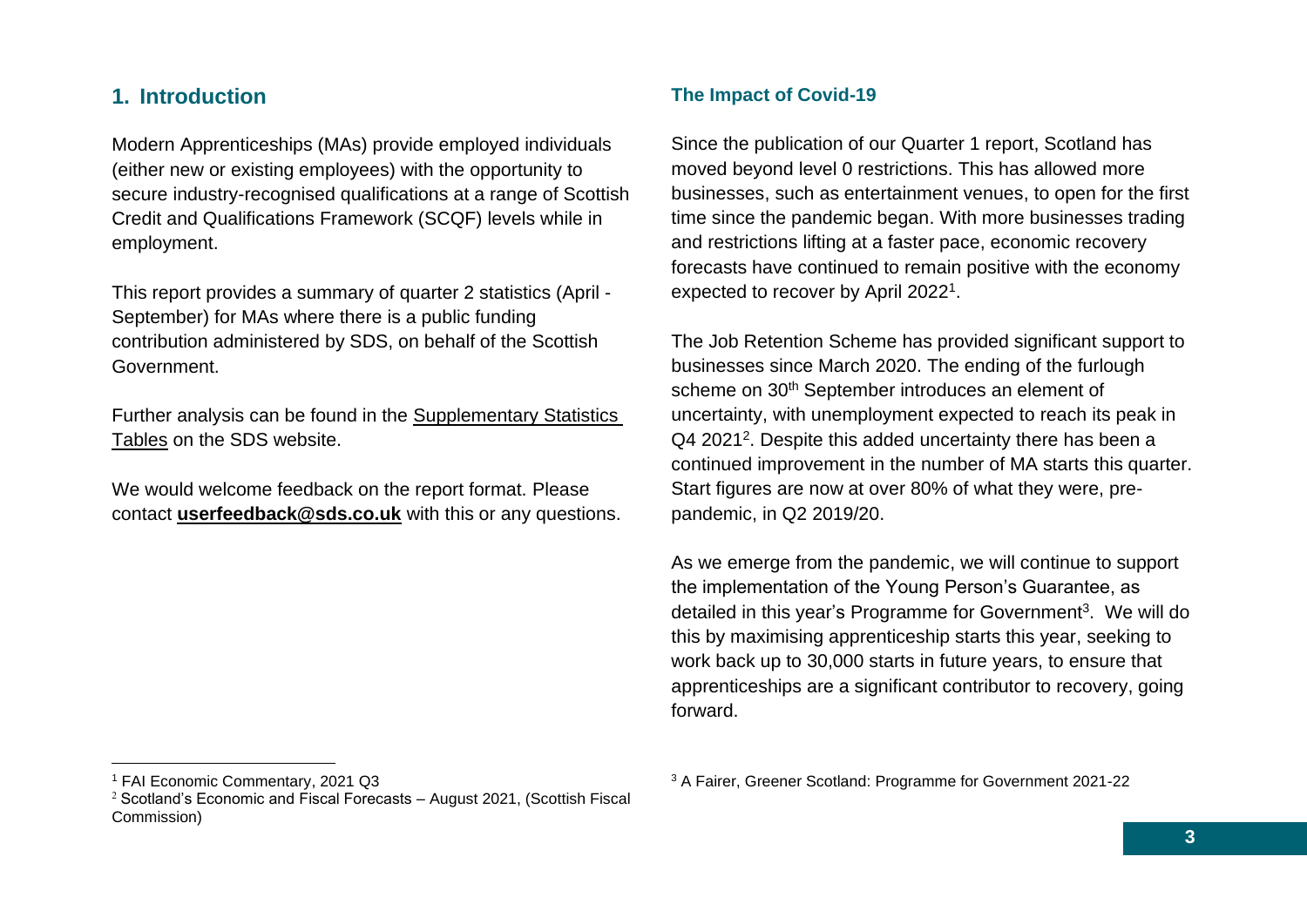# <span id="page-3-0"></span>**2. Key Results – Quarter 2 2021/22**

Since the end of quarter 4 2019/20 Covid-19 has fundamentally changed the context in which Modern Apprenticeships (MAs) have been delivered. **Due to the significantly lower number of MA starts at the same point last year, comparisons (provided as an appendix), should be interpreted within the context of the Covid-19 pandemic**. More data on previous year's Modern Apprenticeship starts is available on our website.



**Starts**

**Figure 1:** Summary of MA starts, Quarter 2 2021/22

Note: Multiple age groups and levels have been **4** included as categories to protect confidentiality. These have been excluded from calculations.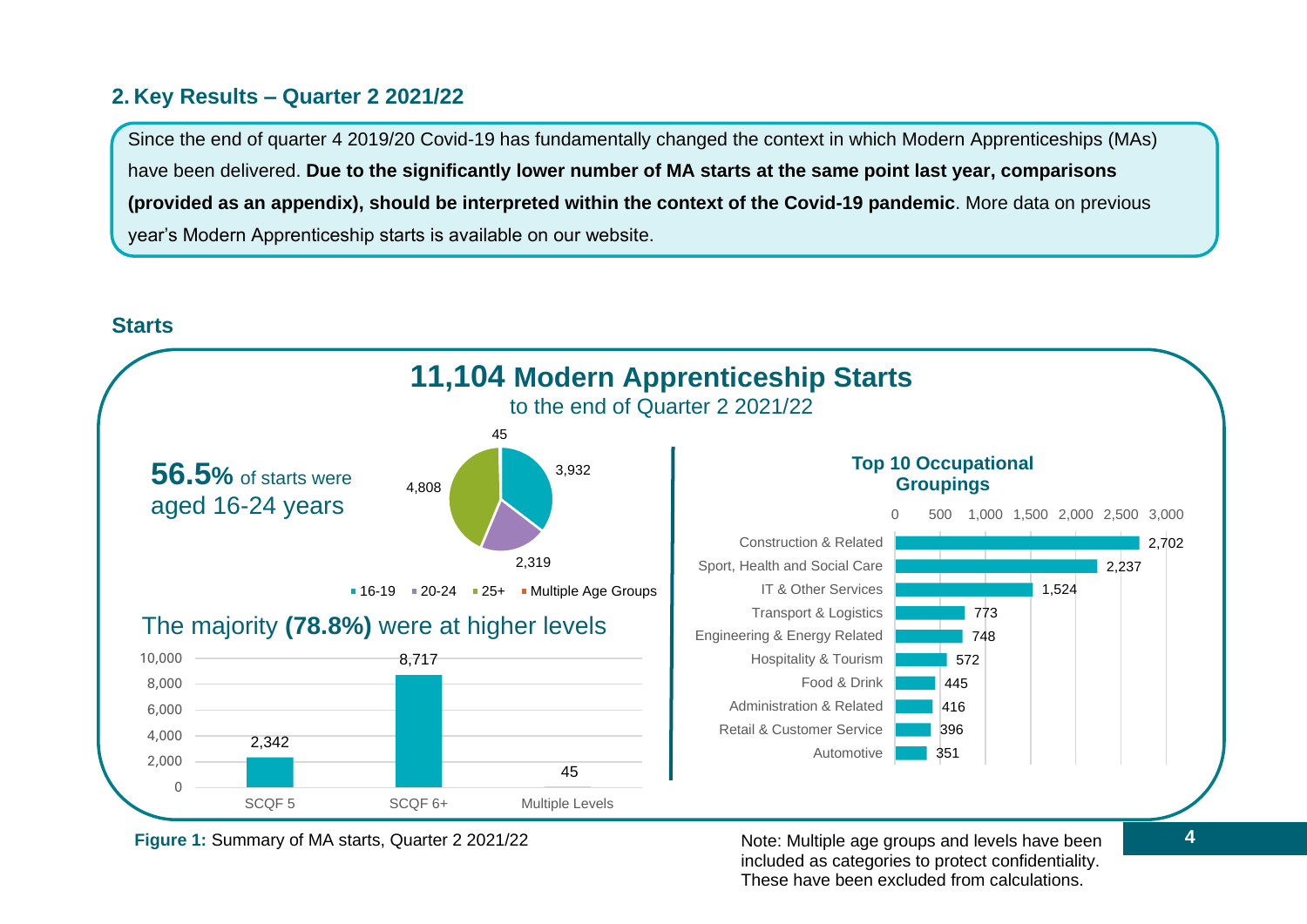Modern Apprenticeship starts have continued to increase this quarter. Start figures have risen by +7,471 relative to the same point last year and are now closer to pre-pandemic levels (- 19.1% lower than Q2 2019/20). For the most part, comparisons with previous years are not recommended at this stage. Fluctuations in MA start figures are expected as the economy continues to recover. A comprehensive view of trends will be available in quarter 4.

All occupational groupings have increased their number of starts relative to the same point last year. The Construction & Related occupational grouping has both the highest proportion of starts (24.4%) and the largest increase in absolute starts (+1,859).

Four occupational groupings have seen a rise in their start figures relative to Q2 2019/20. The IT & Other Services grouping has continued to increase its number of starts at a high rate (+46.8%) which equates to +486 actual starts. Other occupational groupings showing improved performance, relative to Q2 2019/20, include Personal Services (+28.5%),

Transport & Logistics (+25.5%) and Chemicals & Biotechnology<sup>4</sup> (+80.0%).

Despite the Construction and related occupational grouping having both the largest proportion and increase in absolute starts, relative to last year, it continues to lag behind Q2 2019/20 starts (-1,035 starts or -27.7%).

The Hospitality & Tourism and Retail & Customer Service groupings also continue to feel the impact of the pandemic with starts trailing those of 2019/20 (-46.9% and -51.6% respectively). This may be exacerbated by the labour and skills shortages that are emerging in sectors that were most affected by the pandemic, and by furlough, as workers sought employment where they could elsewhere<sup>5</sup>.

Most starts this quarter were at higher SCQF levels (78.8% at level 6 or above). Whilst this is -1.4 pp lower than the same point last year it is an increase of +2.2 pp when compared with Q2 2019/20 (76.6%).

<sup>4</sup> Chemicals & Biotechnology has seen a large proportional increase in starts, but actual numbers remain low in this occupational grouping (80% equates to 8 starts)

<sup>5</sup> Monthly economic brief: September 2021, Scottish Government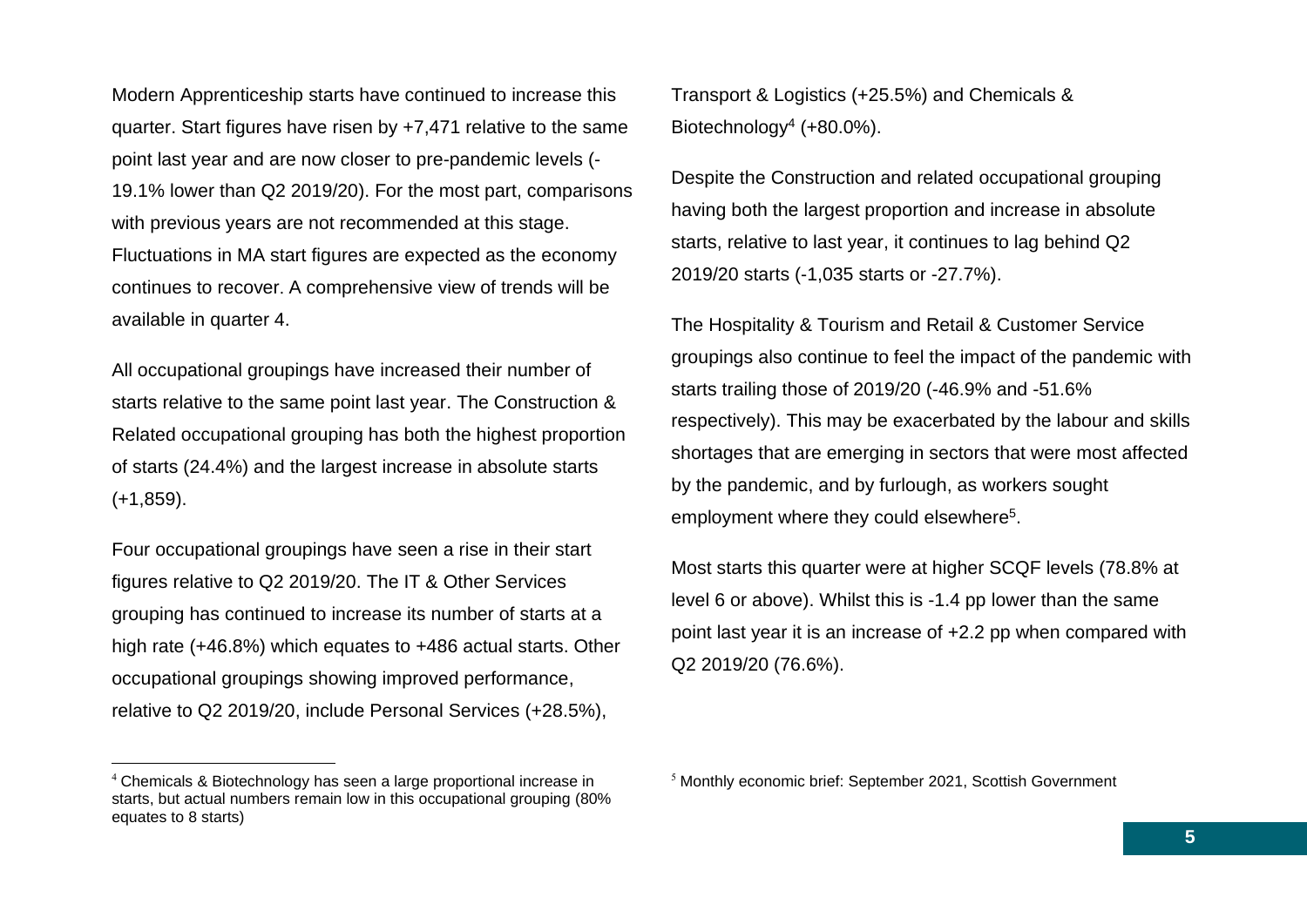In Q2 last year, 44.6% of starts were aged 16-24. This quarter it has increased to 56.5% (+11.9 pp). Although an increase, this is -7.5 pp lower than Q2 2019/20 (64.0%). There has been a decline in 16-24 year old MA uptake over the last 5 years, additionally impacted by the pandemic, however it could also, in part, relate to the decline in the 16-24 year old population over recent years. Mid-year population estimates<sup>6</sup> (National Records of Scotland) show an 8.3% reduction in the 16-24 year old population between 2014 and 2020<sup>7</sup>. It is likely however, that the proportion of 16-24 year olds in MAs will continue to increase as this year progresses.

For more information on the impact of the pandemic on the Scottish economy please refer to our [COVID-19 Labour Market](https://www.skillsdevelopmentscotland.co.uk/what-we-do/skills-planning/covid-19-labour-market-insights/)  [Insights](https://www.skillsdevelopmentscotland.co.uk/what-we-do/skills-planning/covid-19-labour-market-insights/) report.

# **Equality<sup>8</sup>**

SDS is committed to equality of opportunity, including the open and transparent reporting of equality data. We anticipate that the impact of the post lockdown recession will be reflected in our equality monitoring data throughout the



**Figure 2:** Equality summary of MA starts, Quarter 2 2021/22

<sup>6</sup> [Mid-year Population Estimates, 2020 National Records of Scotland \(NRS\)](https://www.nrscotland.gov.uk/statistics-and-data/statistics/statistics-by-theme/population/population-estimates/mid-year-population-estimates/mid-2020)

 $7$  Possible reasons for the decline before the global pandemic include the increasing age of the population, changing policy priorities, and the possible impact of the apprenticeship levy.

<sup>&</sup>lt;sup>8</sup> The gender balance denominator is based on the combined total of males and females. The remaining equality characteristics are as a percentage of known.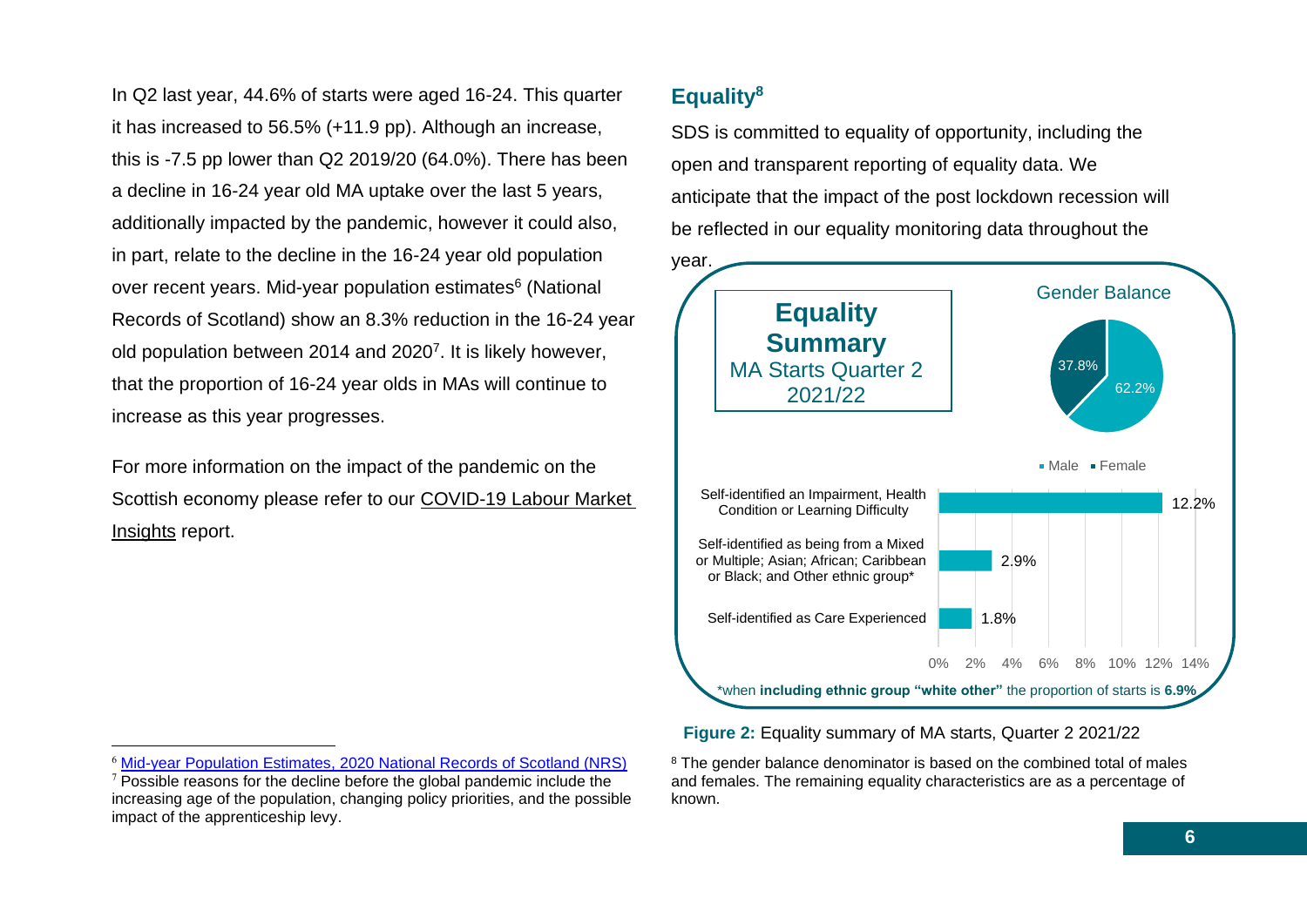#### **Gender<sup>9</sup>**

The gap in the gender balance of MA starts has increased, relative to the same point last year, with female starts (as a proportion of male + female starts) decreasing to 37.8% (-3.3 pp). The balance has, however, improved relative to Q2 2019/20 when 36.6% of starts were female.

#### **Disability**

This quarter, 12.2% of starts self-identified an impairment, health condition or learning difficulty (+0.7 pp compared to Q2 2020/21). This is an increase of +922 starts. However, the rate is still lower than Q2 2019/20 when 14.7% self-identified a disability.

#### **Ethnicity**

At 2.9%, the ethnicity rate is +0.3 pp higher than the same point last year. Both the actual number of starts selfidentifying as Mixed or Multiple; Asian; African; Caribbean or Black; and Other ethnic group (309 to 321) and the rate (+0.6 pp) have increased relative to Q2 2019/20 (2.3%).

#### **Care Experienced**

The care experienced rate is 1.8%. This is a decrease of -0.2 pp compared to the same point last year. However, the overall number of starts self-identifying as care experienced has increased (+124) relative to last year and the rate remains higher than Q2 2019/20 (+0.3 pp).

<sup>&</sup>lt;sup>9</sup> This is the first year in which we are reporting prefer not to say/in another way as a selection choice for gender. This quarter there were 45 starts who

identified this way. Please see Appendix A table 3 to see the gender balance when this is included.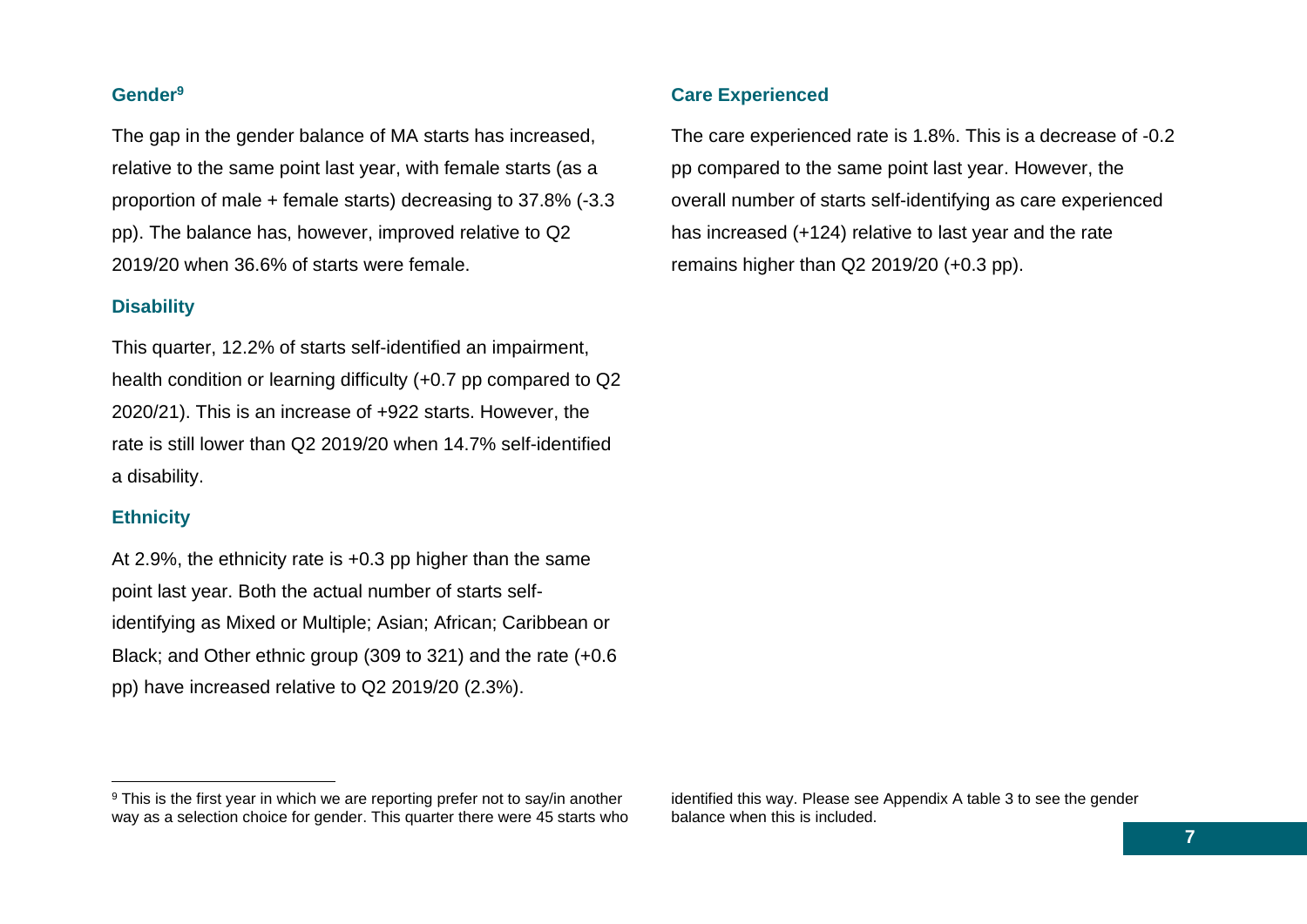



#### **85.5%** were training at higher levels (SCQF Level 6 and above)



**Figure 3:** Summary of MAs in training, Quarter 2 2021/22

 $10$  Note: Multiple age groups and levels have been included as categories to protect confidentiality. These have been excluded from relevant calculations.

The number of MAs in training has increased by +2,720 relative to than the same point last year. Whilst this is still - 2,103 lower than Q2 2019/20 there are signs that the number of MAs in training is returning to pre-pandemic levels.

# **Achievements<sup>11</sup>**

The number of achievers as a proportion of leavers was 71.9% in Q2 2021/22 (-3.2 pp decrease on the same point last year).

# **71.9%** (8,530) of leavers up to the end of Quarter 2 **achieved their MA**

Top 5 achievement rates by Occupational Grouping (excluding those with fewer than 100 leavers)



**Figure 4:** Summary of MA achievement rates, Quarter 2 2021/22

<sup>11</sup>Note: To protect confidentiality individuals who chose to record their gender as 'prefer not to say' or 'in another way' have been removed from the occupational grouping calculations.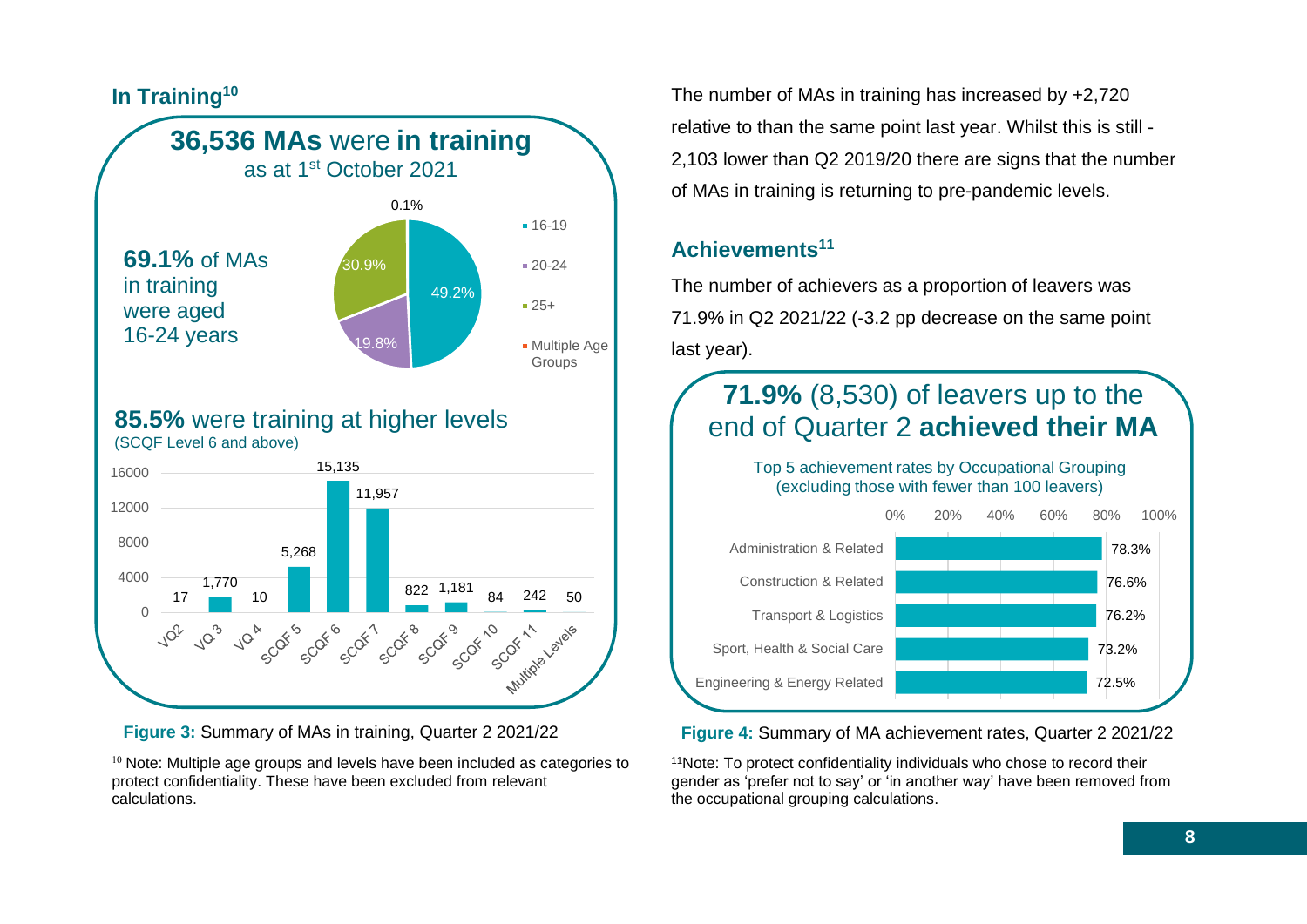## **Redundancies**

Up to the end of Quarter 2 2021/22:

- 135 Modern Apprentices were made redundant 405 lower than the same point last year. This is also lower than Q2 2019/20 when 200 apprentices were made redundant (see Appendix E for more detail).
- There were 113 approved applications to the Adopt an Apprentice programme enabling former apprentices to complete their training.
- Note that MAs who are made redundant can continue to positive destinations without the need for Adopt an Apprentice funding. Adopt an Apprentice information is available on the Our Skillsforce website:

[https://www.ourskillsforce.co.uk/be](https://www.ourskillsforce.co.uk/be-inspired/initiatives/adopt-an-apprentice/)[inspired/initiatives/adopt-an-apprentice/](https://www.ourskillsforce.co.uk/be-inspired/initiatives/adopt-an-apprentice/)

# **Further Information**

This report provides analysis of publicly funded Modern Apprenticeship activity in the 2021/22 financial year.

Statistics associated with the Modern Apprenticeships such as starts, in training, leavers and achievements are provided in summary form. Further information including more detailed breakdowns of these statistics by framework, age, level and equality characteristics can be found, within our supplementary tables in the Modern Apprenticeship Statistics section of the SDS website, [here.](https://www.skillsdevelopmentscotland.co.uk/publications-statistics/statistics/modern-apprenticeships/?page=1&statisticCategoryId=4&order=date-desc) Previously published reports can also be accessed here.

Please contact **[userfeedback@sds.co.uk](mailto:userfeedback@sds.co.uk)** if you have any questions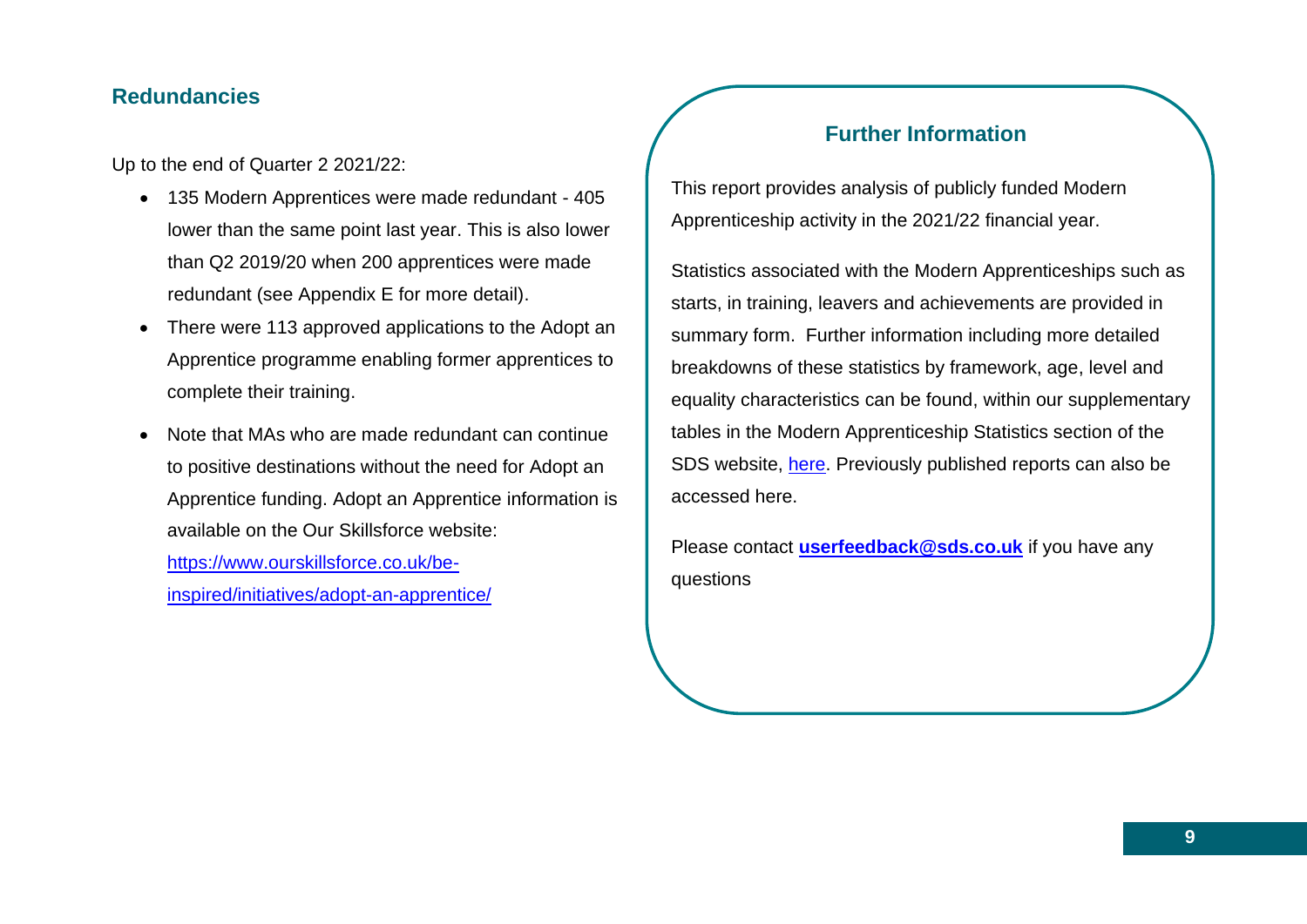#### <span id="page-9-0"></span>**3. Notes to Readers**

Guidance on how MA data is collected and reported is available on the SDS website. We recommend that the guidance is read prior to any further analysis.

The impact of Covid-19 has had a profound impact on the economy and MA data should be considered in this context. We recommend exercising caution when comparing quarterly figures (including comparisons to the same point last year).

#### **Gender**

To ensure that we enable apprentices to record their gender in the most appropriate way for them, we have amalgamated responses against 'prefer not to say' and 'in another way' and have included them within figures and tables under the heading "Multiple". These apprentices have **not** been included in other categories to ensure confidentiality.

#### **Age**

As programme funding is linked to the age of trainees, all age breakdowns in this report are based on the age of the individual when they commenced their MA.

#### **Level**

MA frameworks are aligned to SCQF levels (see Appendix F).

#### **Frameworks**

In this report, MA frameworks are classified as belonging to an SDS assigned occupational grouping. Details are available on the SDS website.

#### **Starts**

In April 2019 we adjusted the recording of starts, re-entrants and progressions to accommodate the introduction of a new system to improve how Training Providers manage their contracts. More details can be found on the SDS website.

#### **Calculations**

This report may refer to a percentage increase or decrease in values, which means the relative change between two numbers e.g. starts increased by 5% compared to the same quarter last year. The report may also refer to a percentage point (pp) increase or decrease, which means the absolute change between two percentages e.g. the achievement rate for MAs aged 25 or over increased by +8 pp.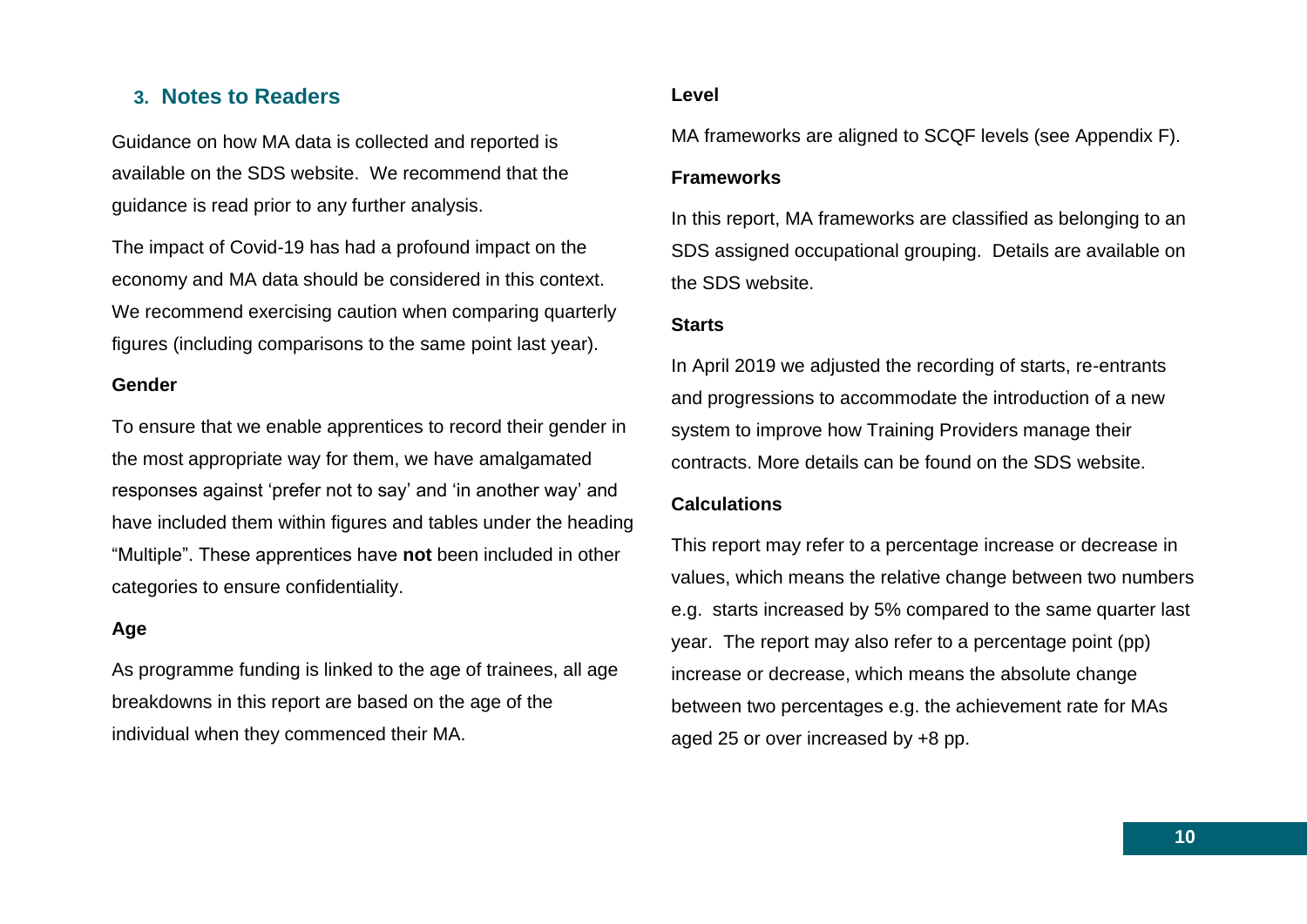Percentages in this report may not sum to 100% due to rounding. Similarly, calculating percentage point differences from the data presented in the report may differ slightly from figures cited in the text. This is also due to rounding.

Any comments or suggestions regarding the content of this report are welcome and can be emailed to:

[user\\_feedback@sds.co.uk](mailto:user_feedback@sds.co.uk)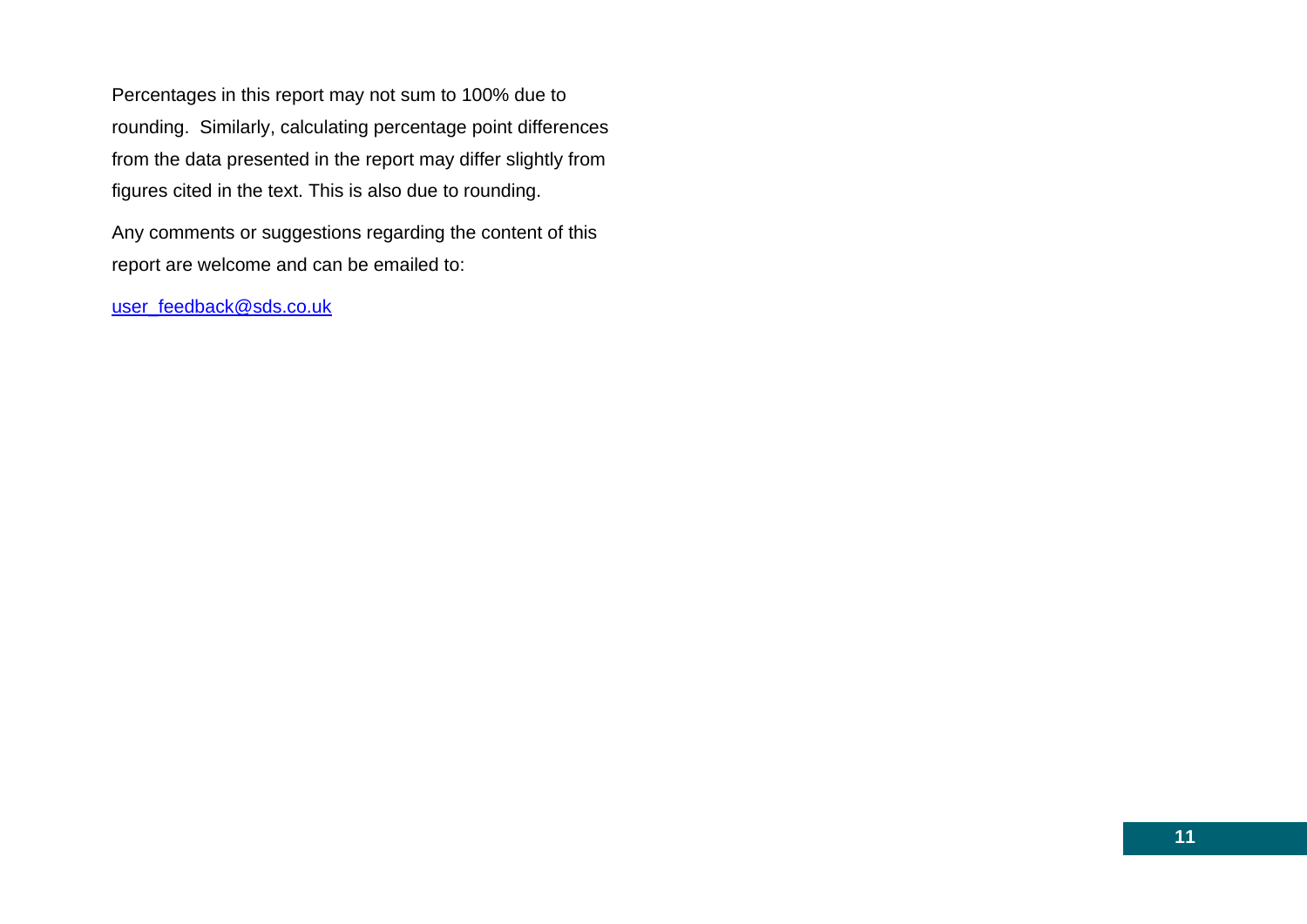#### <span id="page-11-0"></span>**Appendix A - MA Starts**

All statistics in this report must be considered in the context of Covid-19 and fluctuations throughout the financial year are expected. **Although provided below, comparisons on the** 

**same point last year should be treated with caution.**

**Table 1:** MA starts by level up to the end of Q2 2019/20, 2020/21 and 2021/22

|                    | Q2 2019/20 | Q2 2020/21               | Q2 2021/22 |
|--------------------|------------|--------------------------|------------|
| SCQF <sub>5</sub>  | 3,217      | 718                      | 2,342      |
| SCQF <sub>6</sub>  | 5,637      | 1,222                    | 4,242      |
| SCQF7              | 3,727      | 971                      | 3,396      |
| SCQF <sub>8</sub>  | 426        | 223                      | 354        |
| SCQF <sub>9</sub>  | 554        | 374                      | 551        |
| SCQF <sub>10</sub> | 20         | 19                       | $\star$    |
| SCQF <sub>11</sub> | 131        | 106                      | 133        |
| VQ <sub>3</sub>    |            | $\overline{\phantom{0}}$ | $\star$    |
| <b>Multiple</b>    |            |                          | 45         |
| Levels             |            |                          |            |
| <b>Total</b>       | 13,719     | 3,633                    | 11,104     |

**Table 2:** MA starts by age up to the end of Q2 2019/20, 2020/21 and 2021/22

| Age                        | Q2 2019/20 | Q2 2020/21               | Q2 2021/22 |
|----------------------------|------------|--------------------------|------------|
| $16 - 19$                  | 5,866      | 965                      | 3,932      |
| $20 - 24$                  | 2,919      | 654                      | 2,319      |
| $25+$                      | 4,934      | 2,014                    | 4,808      |
| <b>Multiple Age Groups</b> | -          | $\overline{\phantom{0}}$ | 45         |
| <b>Total</b>               | 13,719     | 3,633                    | 11,104     |

**Table 3:** Starts by gender up to the end of Q2 2019/20, 2020/21 and 2021/22

|                                      | Q2 2019/20    |                 | Q2 2020/21  |                | Q2 2021/22    |                 |  |
|--------------------------------------|---------------|-----------------|-------------|----------------|---------------|-----------------|--|
| <b>Gender</b>                        | <b>Starts</b> | $%$ of<br>total | Starts % of | total          | <b>Starts</b> | $%$ of<br>total |  |
| Female                               |               | 5,022 36.6%     |             | 1,493 41.1%    |               | 4,178 37.6%     |  |
| Male                                 | 8.697         | 63.4%           |             | 2,140 58.9%    | 6,881         | 62.0%           |  |
| Prefer not to say/<br>In another way |               | $\overline{a}$  |             | $\blacksquare$ | 45            | $0.4\%$         |  |
| <b>Total</b>                         | 13,719        | 100%            | 3,633       | 100%           | 11,104        | 100%            |  |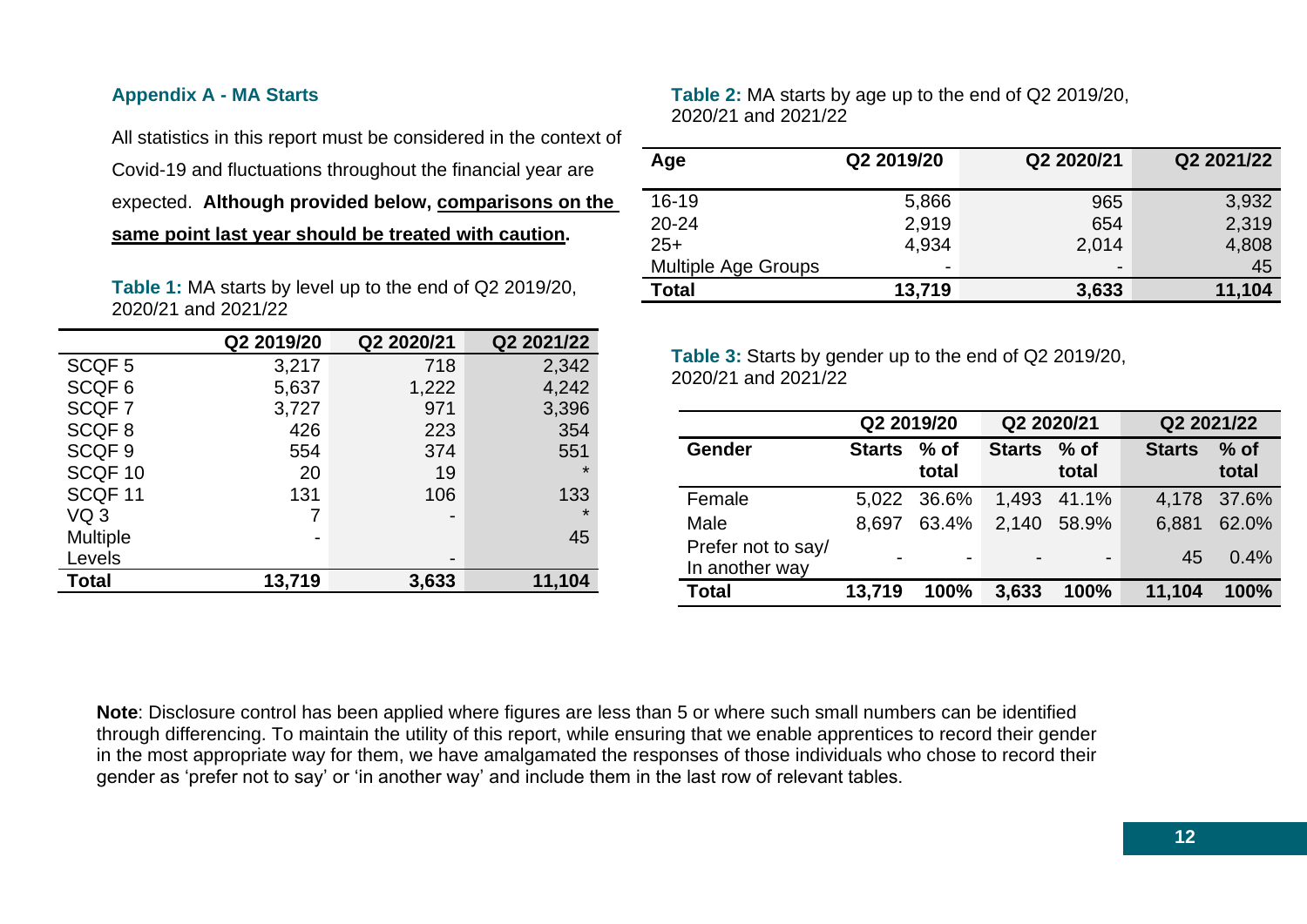#### **Table 4:** Starts by occupational grouping up to the end of Q2 2019/20, 2020/21 and 2021/22

| <b>Occupational Grouping</b>            | Q <sub>2</sub><br>2019/20 | Q <sub>2</sub><br>2020/21 | Q <sub>2</sub><br>2021/22 |
|-----------------------------------------|---------------------------|---------------------------|---------------------------|
| <b>Administration &amp; Related</b>     | 714                       | 93                        | 416                       |
| Animal Care, Land & Water based         | 101                       | 16                        | 85                        |
| Automotive                              | 613                       | 51                        | 351                       |
| Chemicals & Biotechnology Related       | 10                        |                           | 18                        |
| <b>Construction &amp; Related</b>       | 3,737                     | 843                       | 2,702                     |
| <b>Creative &amp; Cultural Skills</b>   | 75                        | 8                         | 24                        |
| <b>Engineering &amp; Energy Related</b> | 1,031                     | 215                       | 748                       |
| <b>Financial Services</b>               | 347                       | 82                        | 168                       |
| Food & Drink                            | 574                       | 208                       | 445                       |
| <b>Hospitality &amp; Tourism</b>        | 1,077                     | 176                       | 572                       |
| Management                              | 276                       | 121                       | 237                       |
| <b>Other Manufacture</b>                | 62                        | 5                         | 52                        |
| <b>IT &amp; Other Services</b>          | 1,038                     | 629                       | 1,524                     |
| <b>Personal Services</b>                | 242                       | 50                        | 311                       |
| <b>Retail &amp; Customer Service</b>    | 819                       | 69                        | 396                       |
| Sport, Health & Social Care             | 2,387                     | 934                       | 2,237                     |
| <b>Transport &amp; Logistics</b>        | 616                       | 133                       | 773                       |
| <b>Multiple Occupational Groupings</b>  |                           |                           | 45                        |
| Total                                   | 13,719                    | 3,633                     | 11,104                    |

Note: A current list of occupational groupings is available on our [corporate website.](https://www.skillsdevelopmentscotland.co.uk/publications-statistics/statistics/modern-apprenticeships/?page=1&statisticCategoryId=4&order=date-desc)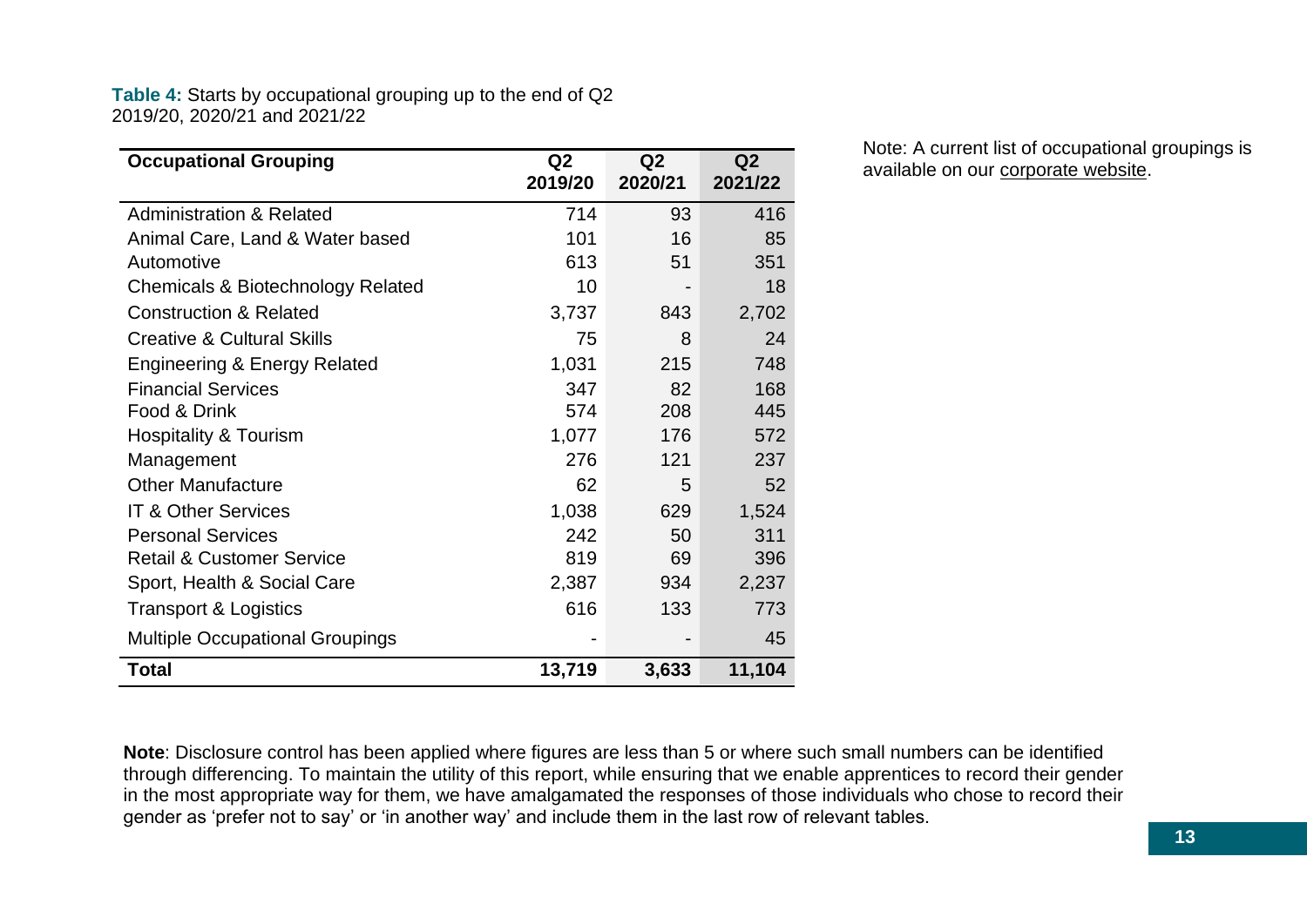|                            |               | Q2 2019/20  |              |               | Q2 2020/21  |              |               |             |                   |              |                         |
|----------------------------|---------------|-------------|--------------|---------------|-------------|--------------|---------------|-------------|-------------------|--------------|-------------------------|
| <b>Local Authority</b>     | <b>Female</b> | <b>Male</b> | <b>Total</b> | <b>Female</b> | <b>Male</b> | <b>Total</b> | <b>Female</b> | <b>Male</b> | <b>Prefer not</b> | <b>Total</b> | <b>Note: Disclosure</b> |
|                            |               |             |              |               |             |              |               |             | to say/In         |              | control has been        |
|                            |               |             |              |               |             |              |               |             | another           |              | applied where           |
|                            |               |             |              |               |             |              |               |             | way               |              | figures are less        |
| Aberdeen City              | 153           | 228         | 381          | 56            | 54          | 110          | 132           | 162         | $\blacksquare$    | 294          | than 5 or where         |
| Aberdeenshire              | 186           | 398         | 584          | 65            | 71          | 136          | 222           | 204         |                   | 426          | such small              |
| Angus                      | 79            | 202         | 281          | 45            | 25          | 70           | 122           | 175         |                   | 297          | numbers can be          |
| Argyll & Bute              | 58            | 144         | 202          | 11            | 28          | 39           | 41            | 96          |                   | 137          | identified through      |
| Clackmannanshire           | 65            | 80          | 145          | 19            | 29          | 48           | 49            | 70          |                   | 119          | differencing. To        |
| Dumfries & Galloway        | 99            | 252         | 351          | 43            | 82          | 125          | 88            | 264         |                   | 352          | maintain the            |
| <b>Dundee City</b>         | 131           | 197         | 328          | 22            | 36          | 58           | 114           | 137         |                   | 251          | utility of this         |
| East Ayrshire              | 119           | 216         | 335          | 45            | 41          | 86           | 85            | 176         |                   | 261          | report, while           |
| <b>East Dunbartonshire</b> | 107           | 157         | 264          | 23            | 33          | 56           | 68            | 105         |                   | 173          |                         |
| East Lothian               | 101           | 180         | 281          | 25            | 39          | 64           | 111           | 143         |                   | 254          | ensuring that we        |
| <b>East Renfrewshire</b>   | 50            | 95          | 145          | 9             | 26          | 35           | 47            | 74          |                   | 121          | enable                  |
| Edinburgh, City of         | 331           | 464         | 795          | 134           | 115         | 249          | 308           | 323         |                   | 631          | apprentices to          |
| Falkirk                    | 217           | 370         | 587          | 51            | 109         | 160          | 111           | 294         |                   | 405          | record their            |
| Fife                       | 307           | 551         | 858          | 85            | 114         | 199          | 268           | 594         |                   | 862          | gender in the           |
| <b>Glasgow City</b>        | 587           | 812         | 1,399        | 125           | 239         | 364          | 426           | 675         |                   | 1,101        | most appropriate        |
| Highland                   | 248           | 437         | 685          | 102           | 106         | 208          | 230           | 314         |                   | 544          | way for them, we        |
| Inverclyde                 | 75            | 131         | 206          | 21            | 26          | 47           | 60            | 121         |                   | 181          | have                    |
| Midlothian                 | 95            | 154         | 249          | 26            | 43          | 69           | 102           | 151         |                   | 253          | amalgamated             |
| Moray                      | 63            | 150         | 213          | 35            | 30          | 65           | 61            | 87          |                   | 148          | the responses of        |
| Na h-Eileanan Siar         | 27            | 39          | 66           | $\star$       | $\star$     | 12           | 18            | 47          |                   | 65           | those individuals       |
| North Ayrshire             | 143           | 237         | 380          | 45            | 71          | 116          | 110           | 221         |                   | 331          | who chose to            |
| North Lanarkshire          | 450           | 763         | 1,213        | 103           | 191         | 294          | 363           | 568         |                   | 931          | record their            |
| Orkney Islands             | 5             | 58          | 63           | $\star$       | $\star$     | 21           | $\star$       | $\star$     |                   | 44           |                         |
| Perth & Kinross            | 146           | 280         | 426          | 38            | 35          | 73           | 129           | 166         |                   | 295          | gender as 'prefer       |
| Renfrewshire               | 215           | 373         | 588          | 56            | 83          | 139          | 156           | 283         |                   | 439          | not to say' or 'in      |
| <b>Scottish Borders</b>    | 137           | 153         | 290          | 43            | 37          | 80           | 142           | 156         |                   | 298          | another way' and        |
| Shetland Islands           | 33            | 74          | 107          | 14            | 57          | 71           | 9             | 65          |                   | 74           | include them in         |
| South Ayrshire             | 120           | 181         | 301          | 37            | 41          | 78           | 69            | 123         |                   | 192          | the last row of         |
| South Lanarkshire          | 317           | 638         | 955          | 96            | 137         | 233          | 242           | 468         |                   | 710          | relevant tables.        |
| Stirling                   | 58            | 132         | 190          | 23            | 58          | 81           | 61            | 116         |                   | 177          |                         |
| <b>West Dunbartonshire</b> | 116           | 185         | 301          | 33            | 51          | 84           | 81            | 127         |                   | 208          |                         |
| West Lothian               | 175           | 312         | 487          | 53            | 79          | 132          | 144           | 296         |                   | 440          |                         |
| <b>Outwith Area</b>        | 9             | 54          | 63           |               | $\star$     | 31           |               | $\star$     |                   | 45           |                         |
| <b>Multiple Local</b>      |               |             |              |               |             |              |               |             | 45                | 45           | 14                      |
| Authorities                |               |             |              |               |             |              |               |             |                   |              |                         |
| <b>Total</b>               | 5,022         | 8,697       | 13,719       | 1,493         | 2,140       | 3,633        | 4,178         | 6,881       | 45                | 11,104       |                         |

**Table 5:** MA starts by Local Authority (based on the trainee's home address) up to the end of Quarter 2 2019/20, 2020/21 and 2021/22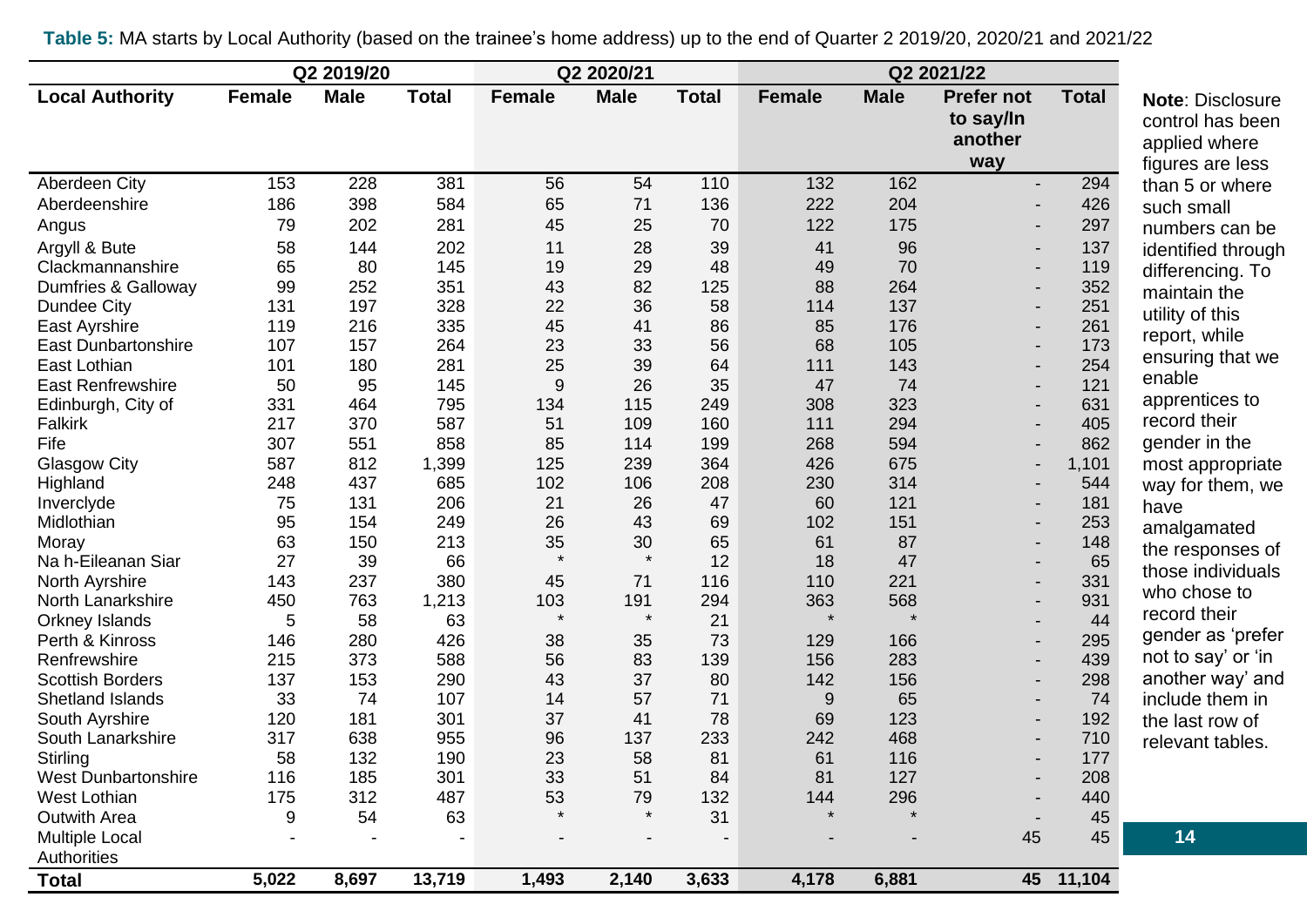#### <span id="page-14-0"></span>**Appendix B - MAs in Training**

Table 1: MAs in training by age as at 1<sup>st</sup> October 2021

| Age                        | In training, as at<br>1st October 2021 | % of total |
|----------------------------|----------------------------------------|------------|
| $16 - 19$                  | 17,967                                 | 49.2%      |
| $20 - 24$                  | 7,247                                  | 19.8%      |
| $25+$                      | 11,272                                 | 30.9%      |
| <b>Multiple Age Groups</b> | 50                                     | 0.1%       |
| <b>Total</b>               | 36,536                                 | 100%       |

Table 2: MAs in training by level as at 1<sup>st</sup> October 2021

| Level                  | In training, as at<br>1st October 2021 | % of total |
|------------------------|----------------------------------------|------------|
| SCQF <sub>5</sub>      | 5,268                                  | 14.4%      |
| SCQF <sub>6</sub>      | 15,135                                 | 41.4%      |
| SCQF7                  | 11,957                                 | 32.7%      |
| SCQF <sub>8</sub>      | 822                                    | 2.2%       |
| SCQF <sub>9</sub>      | 1,181                                  | 3.2%       |
| SCQF 10                | 84                                     | 0.2%       |
| SCQF <sub>11</sub>     | 242                                    | 0.7%       |
| VQ <sub>2</sub>        | 17                                     | 0.0%       |
| VQ <sub>3</sub>        | 1,770                                  | 4.8%       |
| VO <sub>4</sub>        | 10                                     | 0.0%       |
| <b>Multiple Levels</b> | 50                                     | 0.1%       |
| <b>Total</b>           | 36,536                                 | 100.0%     |

**Table 3:** MAs in training by occupational grouping up to the end of Q2 2019/20, 2020/21 and 2021/22

| <b>Occupational Grouping</b>            | Q2 2019/20 | Q2 2020/21 | Q2 2021/22 |
|-----------------------------------------|------------|------------|------------|
| <b>Administration &amp; Related</b>     | 1,574      | 1,042      | 916        |
| Animal Care, Land & Water based         | 359        | 313        | 346        |
| Automotive                              | 3,013      | 2,800      | 2,663      |
| Chemicals & Biotechnology Related       | 49         | 44         | 69         |
| <b>Construction &amp; Related</b>       | 12,781     | 10,900     | 11,880     |
| <b>Creative &amp; Cultural Skills</b>   | 156        | 116        | 95         |
| <b>Engineering &amp; Energy Related</b> | 4,523      | 4,117      | 4,547      |
| <b>Financial Services</b>               | 892        | 688        | 443        |
| Food & Drink                            | 1,042      | 1,057      | 1,244      |
| Hospitality & Tourism                   | 2,095      | 1,547      | 1,186      |
| Management                              | 841        | 753        | 704        |
| <b>Other Manufacture</b>                | 173        | 140        | 148        |
| <b>IT &amp; Other Services</b>          | 2,487      | 2,298      | 2,997      |
| <b>Personal Services</b>                | 1,156      | 1,043      | 1,064      |
| <b>Retail &amp; Customer Service</b>    | 1,393      | 956        | 713        |
| Sport, Health & Social Care             | 5,027      | 5,041      | 6,009      |
| <b>Transport &amp; Logistics</b>        | 1,078      | 961        | 1,462      |
| <b>Multiple Occupational Groupings</b>  |            |            | 50         |
| <b>Total</b>                            | 38,639     | 33,816     | 36,536     |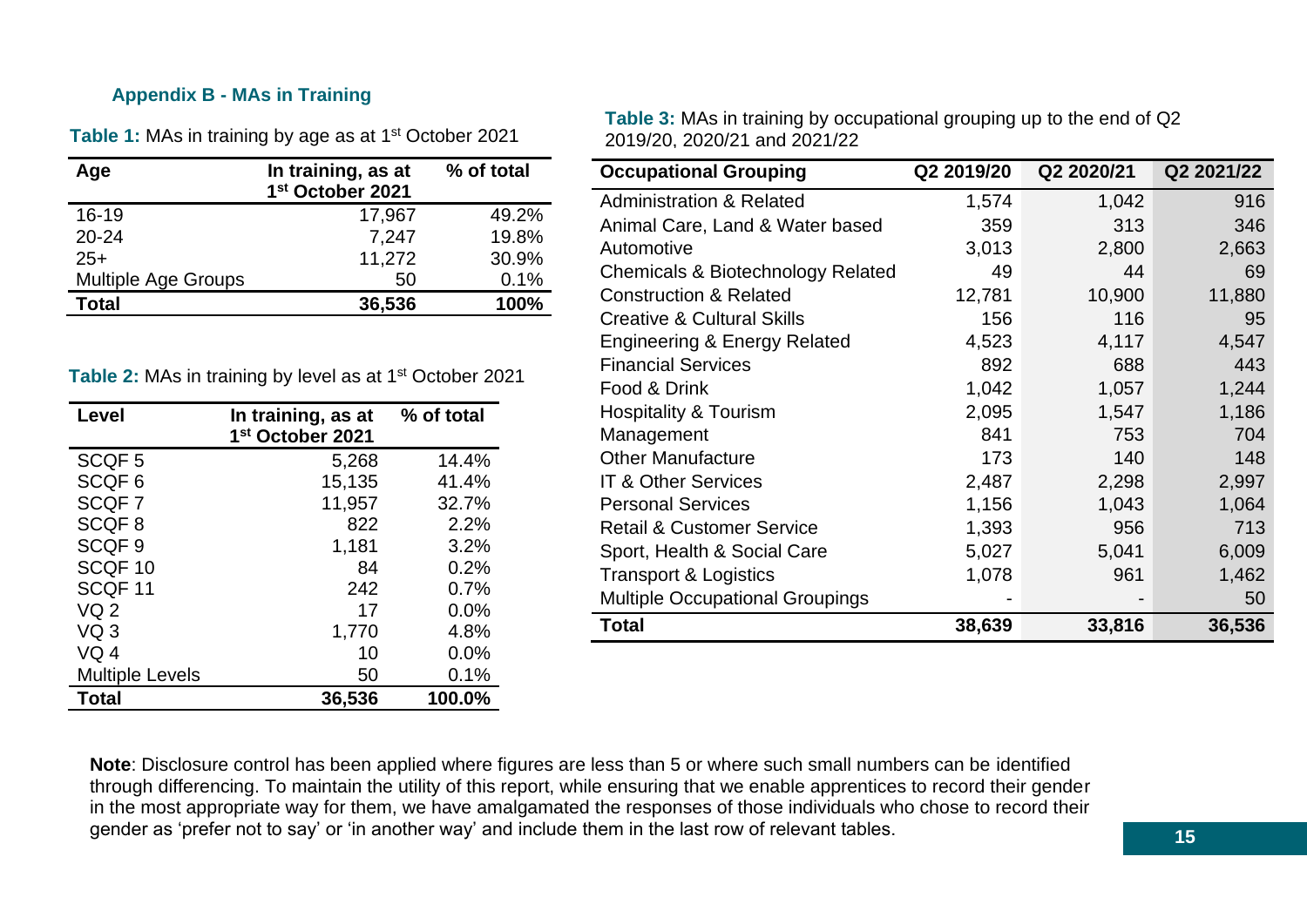#### <span id="page-15-0"></span>**Appendix C - MA Achievements**

|                |                     | $16 - 19$ | $20 - 24$ | $25+$ | <b>Multiple Age</b><br><b>Groups</b> | <b>Total</b> |
|----------------|---------------------|-----------|-----------|-------|--------------------------------------|--------------|
| Q <sub>2</sub> | <b>Achievements</b> | 4,241     | 2,550     | 3,275 |                                      | 10,066       |
| 2019/20        | <b>Leavers</b>      | 5,821     | 3,362     | 4,063 | $\blacksquare$                       | 13,246       |
|                | Rate                | 72.9%     | 75.8%     | 80.6% |                                      | 76.0%        |
| Q2             | <b>Achievements</b> | 2,084     | 1,276     | 2,247 |                                      | 5,607        |
| 2020/21        | <b>Leavers</b>      | 2,897     | 1,704     | 2,858 |                                      | 7,459        |
|                | Rate                | 71.9%     | 74.9%     | 78.6% | $\blacksquare$                       | 75.2%        |
| Q <sub>2</sub> | <b>Achievements</b> | 2,800     | $\star$   | 3,866 | $\star$                              | 8,530        |
| 2021/22        | <b>Leavers</b>      | 4,238     | $\star$   | 4,990 | $\star$                              | 11,858       |
|                | Rate                | 66.1%     | 70.9%     | 77.5% | 60.0%                                | 71.9%        |

**Table 1:** Achievements and leavers, by age, up to the end of Q2 2019/20, 2020/21 and 2021/22

**Table 2:** Achievements and leavers, by level, up to the end of Q2 2019/20, 2020/21 and 2021/22

|                |                     | <b>SCQF</b> | <b>SCQF</b> | <b>SCQF</b> | <b>SCQF</b><br>o | <b>SCQF</b> | <b>SCQF</b><br>10 | <b>SCQF</b><br>11 | <b>VQ 2</b> | VQ <sub>3</sub> | <b>VQ 4</b> | <b>VQ 5</b>              | <b>Multiple</b><br>Levels | <b>Total</b> |
|----------------|---------------------|-------------|-------------|-------------|------------------|-------------|-------------------|-------------------|-------------|-----------------|-------------|--------------------------|---------------------------|--------------|
| Q <sub>2</sub> | <b>Achievements</b> | 2,251       | 2,390       | ,200        | 179              | 254         |                   | 38                | 689         | 2,865           | 191         |                          |                           | $-10,066$    |
| 2019/20        | <b>Leavers</b>      | 2,968       | 3,374       | 1.797       | 237              | 320         |                   | 47                | 840         | 3,441           | 209         |                          |                           | $-13,246$    |
|                | Rate                | 75.8%       | 70.8%       | 66.8%       | 75.5%            | 79.4%       | 33.3%             | 80.9%             | 82.0%       | 83.3%           | 91.4%       | 100.0%                   |                           | 76.0%        |
| Q <sub>2</sub> | <b>Achievements</b> | 1,156       | .678        | 1,290       | 207              | 383         |                   | 104               | 63          | 692             | 22          |                          |                           | 5,607        |
| 2020/21        | <b>Leavers</b>      | 1,595       | 2,377       | 1,768       | 268              | 443         | $\ast$            | 107               | 71          | 790             | 23          |                          |                           | 7,459        |
|                | Rate                | 72.5%       | 70.6%       | 73.0%       | 77.2%            | 86.5%       | 66.7%             | 97.2%             | 88.7%       | 87.6%           | 95.7%       | 100.0%                   |                           | 75.2%        |
| Q <sub>2</sub> | <b>Achievements</b> | 1,762       | 2,863       | 2,032       | 330              | 466         |                   | 162               | 17          | 875             |             | $\overline{\phantom{0}}$ |                           | 8,530        |
| 2021/22        | <b>Leavers</b>      | 2,506       | 4,200       | 3,001       | 391              | 550         |                   | 195               | 25          | 958             |             |                          |                           | 11,858       |
|                | Rate                | 70.3%       | 68.2%       | 67.7%       | 84.4%            | 84.7%       | 83.3%             | 83.1%             | 68.0%       | 91.3%           | 0.0%        | $\blacksquare$           | 60.0%                     | 71.9%        |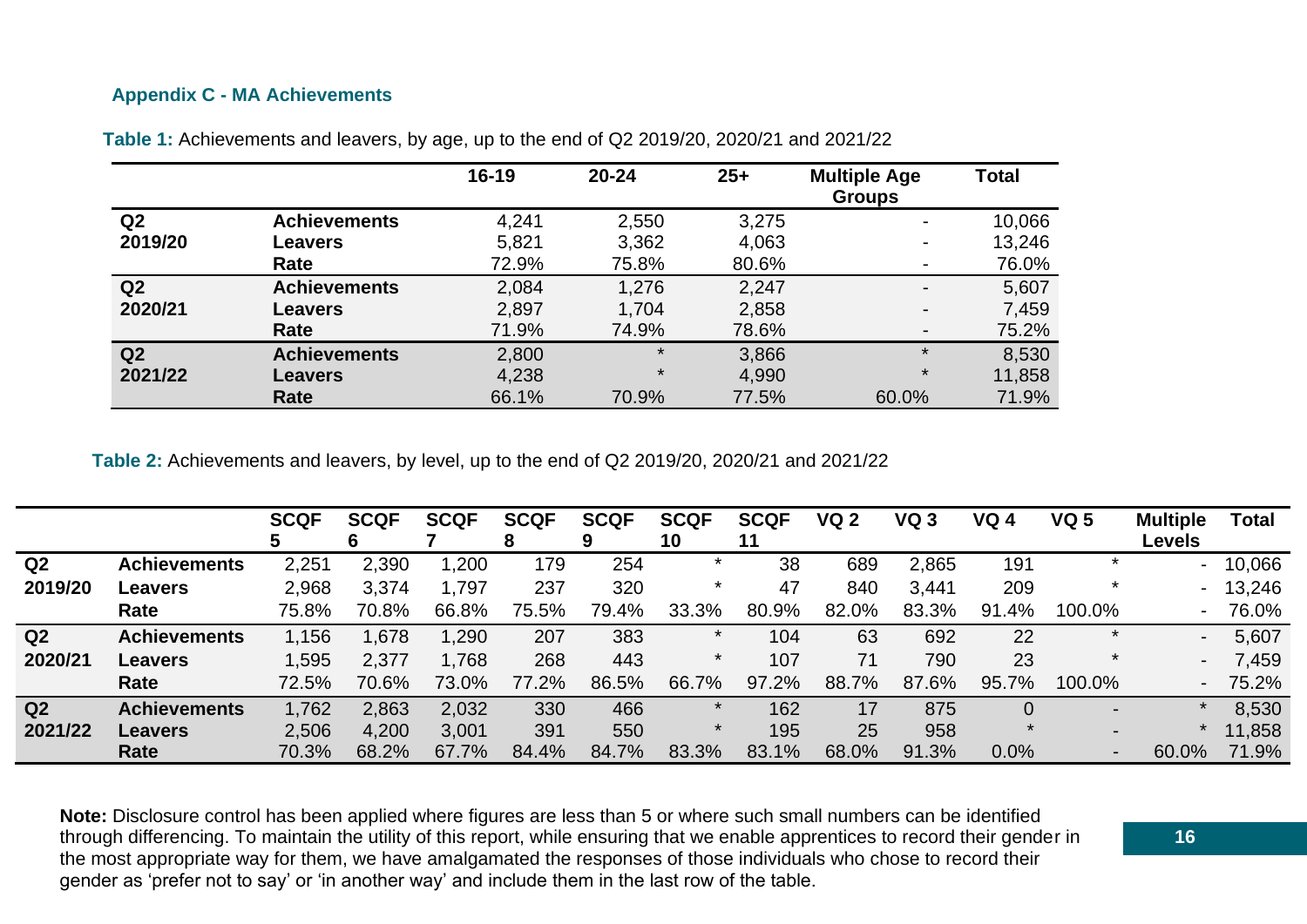**Table 3:** Achievements and leavers by occupational grouping up to the end of Q2 2021/22

| <b>Occupational Grouping</b>            | <b>Achievements</b> | Leavers | Rate  |
|-----------------------------------------|---------------------|---------|-------|
| <b>Administration &amp; Related</b>     | 375                 | 479     | 78.3% |
| Animal Care, Land & Water Based         | 102                 | 143     | 71.3% |
| Automotive                              | 270                 | 465     | 58.1% |
| Chemicals & Biotechnology Related       | $\star$             | ¥       | 54.2% |
| <b>Construction &amp; Related</b>       | 2,166               | 2,829   | 76.6% |
| <b>Creative &amp; Cultural Skills</b>   | 30                  | 42      | 71.4% |
| <b>Engineering &amp; Energy Related</b> | 484                 | 668     | 72.5% |
| <b>Financial Services</b>               | 189                 | 265     | 71.3% |
| Food & Drink                            | 366                 | 507     | 72.2% |
| <b>Hospitality &amp; Tourism</b>        | 468                 | 710     | 65.9% |
| Management                              | 237                 | 376     | 63.0% |
| <b>Other Manufacture</b>                | 57                  | 82      | 69.5% |
| <b>IT &amp; Other Services</b>          | 671                 | 939     | 71.5% |
| <b>Personal Services</b>                | 236                 | 413     | 57.1% |
| <b>Retail &amp; Customer Service</b>    | 318                 | 462     | 68.8% |
| Sport, Health & Social Care             | 2,017               | 2,756   | 73.2% |
| <b>Transport &amp; Logistics</b>        | 528                 | 693     | 76.2% |
| <b>Multiple Occupational Groupings</b>  | *                   | *       | 60.0% |
| <b>Total</b>                            | 8,530               | 11,858  | 71.9% |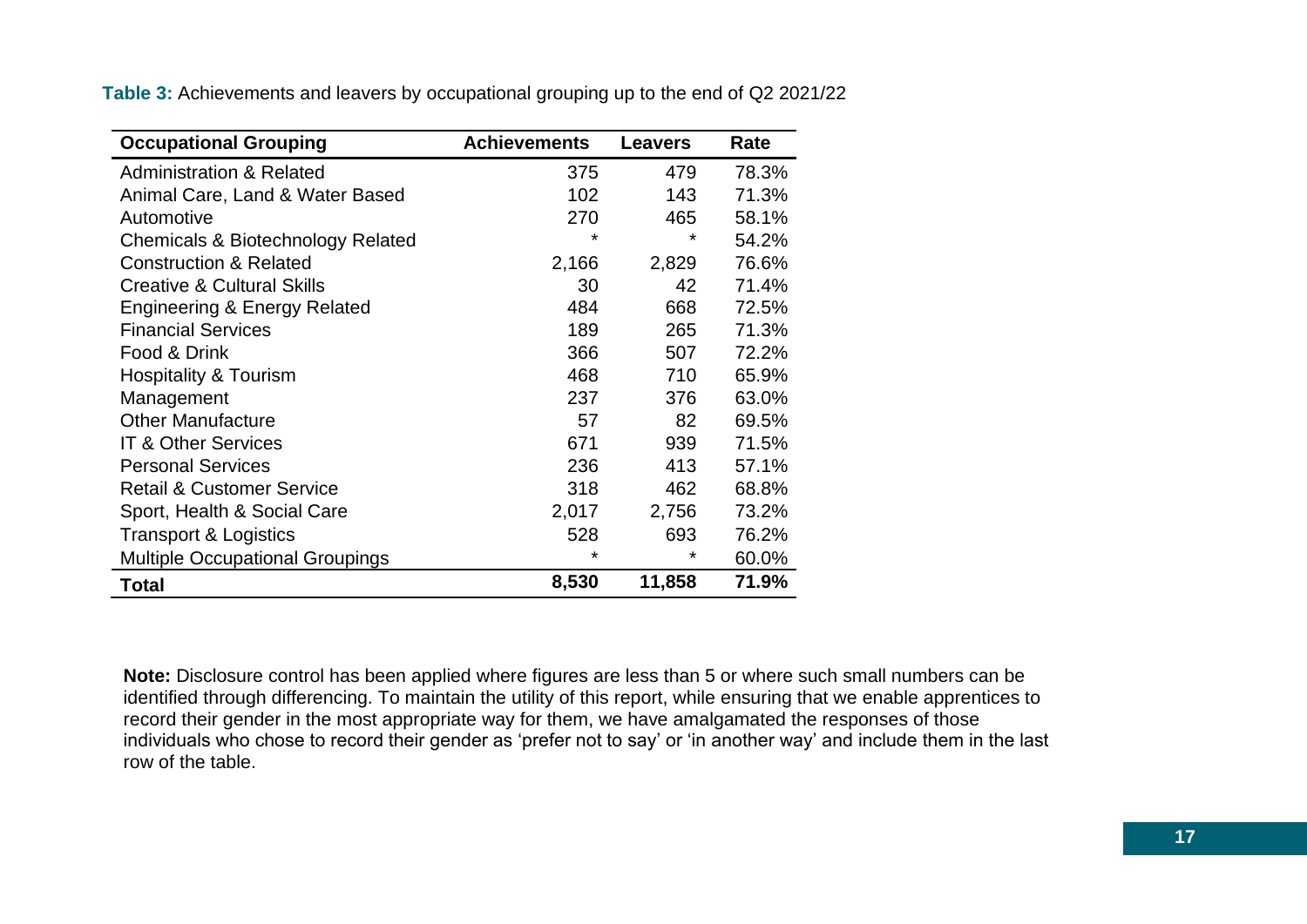#### <span id="page-17-0"></span>**Appendix D – MA Equality Information**

**Table 1:** Starts by gender and occupational grouping up to the end of Q2 2021/22

| <b>Occupational Grouping</b>            | <b>Female</b> | <b>Male</b> | Prefer not to say/<br>In another way | Total  |
|-----------------------------------------|---------------|-------------|--------------------------------------|--------|
| <b>Administration &amp; Related</b>     | 301           | 115         |                                      | 416    |
| Animal Care, Land & Water based         | 9             | 76          |                                      | 85     |
| Automotive                              | 11            | 340         |                                      | 351    |
| Chemicals & Biotechnology Related       |               | 11          |                                      | 18     |
| <b>Construction &amp; Related</b>       | 67            | 2,635       |                                      | 2,702  |
| <b>Creative &amp; Cultural Skills</b>   | 15            | 9           |                                      | 24     |
| <b>Engineering &amp; Energy Related</b> | 58            | 690         |                                      | 748    |
| <b>Financial Services</b>               | 98            | 70          |                                      | 168    |
| Food & Drink                            | 160           | 285         |                                      | 445    |
| <b>Hospitality &amp; Tourism</b>        | 310           | 262         |                                      | 572    |
| Management                              | 108           | 129         |                                      | 237    |
| <b>Other Manufacture</b>                |               | 52          |                                      | 52     |
| <b>IT &amp; Other Services</b>          | 578           | 946         |                                      | 1,524  |
| <b>Personal Services</b>                | 289           | 22          |                                      | 311    |
| <b>Retail &amp; Customer Service</b>    | 224           | 172         |                                      | 396    |
| Sport, Health & Social Care             | 1,888         | 349         |                                      | 2,237  |
| <b>Transport &amp; Logistics</b>        | 55            | 718         |                                      | 773    |
| <b>Multiple Occupational Groupings</b>  |               |             | 45                                   | 45     |
| <b>Total</b>                            | 4,178         | 6,881       | 45                                   | 11,104 |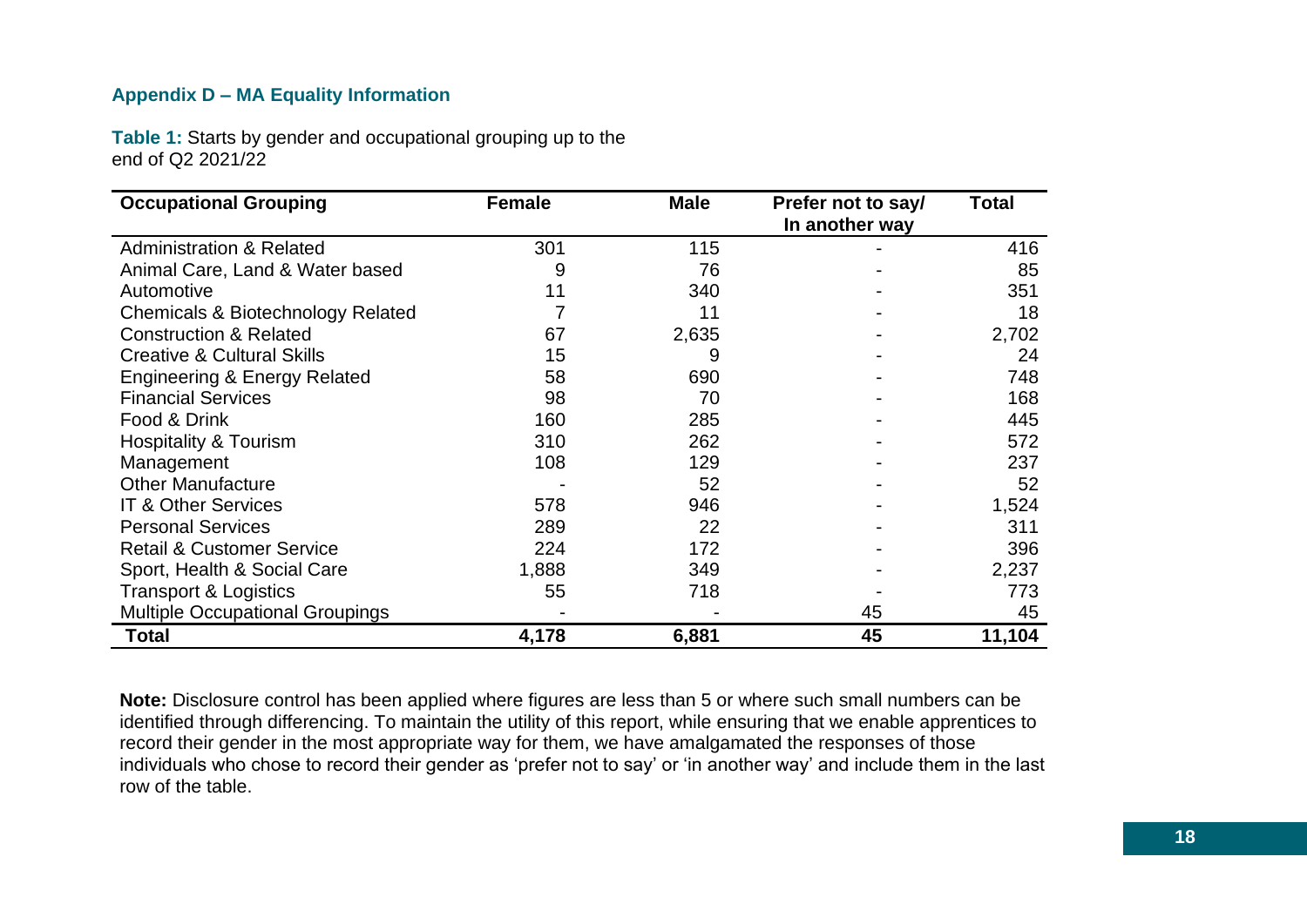**Table 2:** MA starts by gender and age up to the end of Quarter 2 2021/22

| Age band                   | <b>Female</b> | <b>Male</b> | Prefer not to<br>say/In<br>another way | Total  | <b>Total Female +</b><br><b>Male</b> | <b>Female %</b> | Male % |
|----------------------------|---------------|-------------|----------------------------------------|--------|--------------------------------------|-----------------|--------|
| $16 - 19$                  | ,483          | 2,449       | $\blacksquare$                         | 3,932  | 3,932                                | 37.7%           | 62.3%  |
| 20-24                      | 1,007         | 1,312       | $\blacksquare$                         | 2,319  | 2,319                                | 43.4%           | 56.6%  |
| $25+$                      | .688          | 3,120       | $\overline{\phantom{0}}$               | 4,808  | 4,808                                | 35.1%           | 64.9%  |
| <b>Multiple Age Groups</b> |               | ۰           | 45                                     | 45     | $\overline{\phantom{0}}$             |                 |        |
| <b>Total</b>               | 4,178         | 6,881       | 45                                     | 11,104 | 11,059                               | 37.8%           | 62.2%  |

**Table 3:** MA starts by gender and level up to the end of Quarter 2 2021/22

| Level                  | Female | <b>Male</b>              | Prefer not to<br>say/In  | Total   | <b>Total Female + Male</b> | Female %    | Male % |
|------------------------|--------|--------------------------|--------------------------|---------|----------------------------|-------------|--------|
|                        |        |                          | another way              |         |                            |             |        |
| SCQF <sub>5</sub>      | 778    | 1,564                    | $\blacksquare$           | 2,342   | 2,342                      | 33.2%       | 66.8%  |
| SCQF <sub>6</sub>      | 1,329  | 2,913                    | $\blacksquare$           | 4,242   | 4,242                      | 31.3%       | 68.7%  |
| SCQF 7                 | 1,756  | 1,640                    | $\blacksquare$           | 3,396   | 3,396                      | 51.7%       | 48.3%  |
| SCQF8                  | 112    | 242                      | $\blacksquare$           | 354     | 354                        | 31.6%       | 68.4%  |
| SCQF <sub>9</sub>      | 163    | 388                      | Ξ.                       | 551     | 551                        | 29.6%       | 70.4%  |
| SCQF 10                | 34     | $\star$                  | $\blacksquare$           | $\star$ | $\star$                    | $^{\ast}$ % | $*$ %  |
| SCQF 11                | 6      | 127                      | $\overline{\phantom{0}}$ | 133     | 133                        | 4.5%        | 95.5%  |
| VQ <sub>3</sub>        |        | $\star$                  |                          | $\ast$  | $\star$                    |             | 100.0% |
| <b>Multiple Levels</b> |        | $\overline{\phantom{a}}$ | 45                       | 45      | $\overline{\phantom{0}}$   |             |        |
| <b>Total</b>           | 4,178  | 6,881                    | 45                       | 11,104  | 11,059                     | 37.8%       | 62.2%  |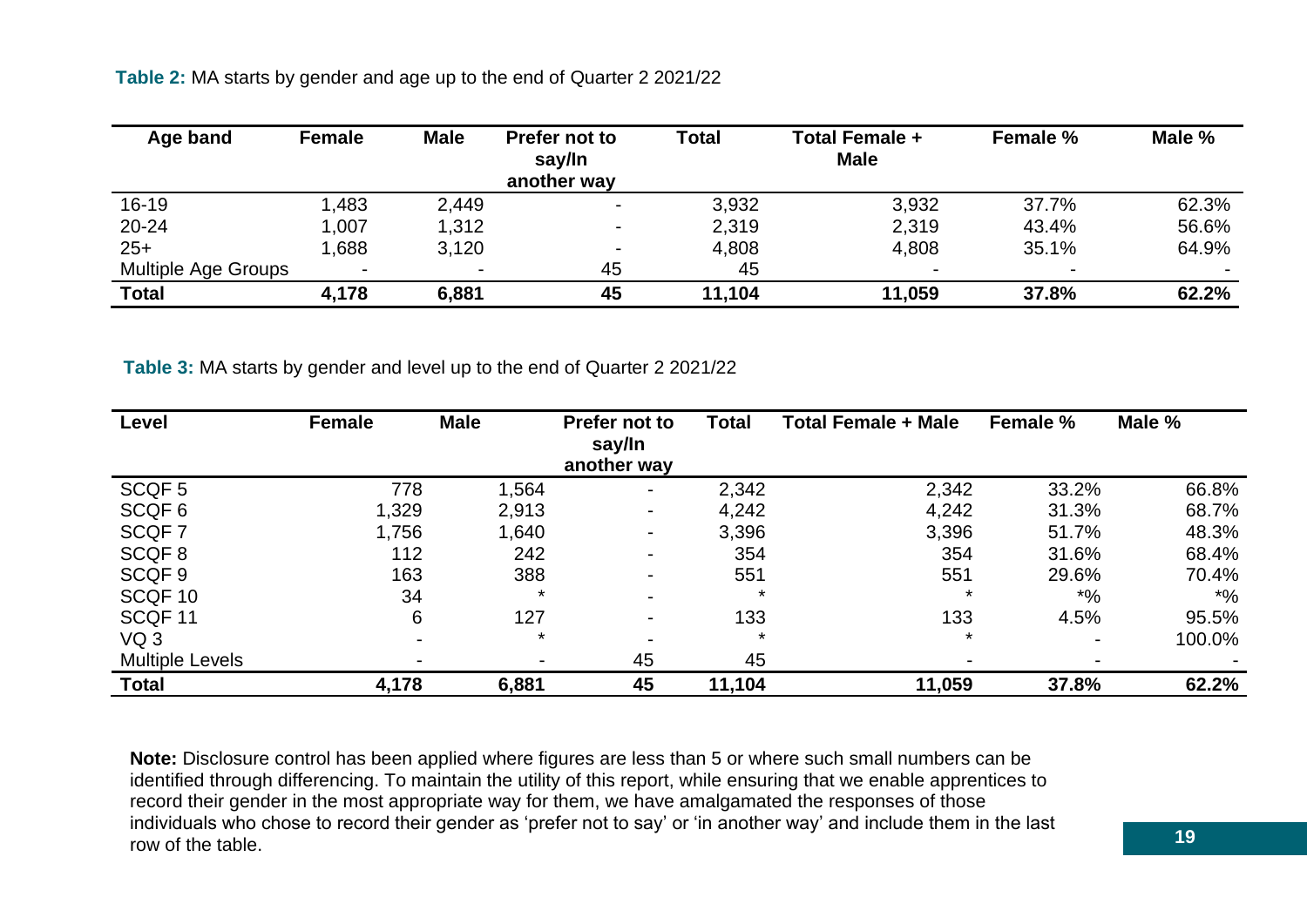### **Table 4:** Achievements and leavers by gender up to the end of

Q2 2019/20, 2020/21 and 2021/22

|                |                     | <b>Female</b> | <b>Male</b> | Prefer not to<br>say/In<br>another way | <b>Total</b> |
|----------------|---------------------|---------------|-------------|----------------------------------------|--------------|
| Q <sub>2</sub> | <b>Achievements</b> | 3,832         | 6,234       |                                        | 10,066       |
| 2019/20        | Leavers             | 5,028         | 8,218       |                                        | 13,246       |
|                | Rate                | 76.2%         | 75.9%       |                                        | 76.0%        |
| Q <sub>2</sub> | <b>Achievements</b> | 2,331         | 3,276       |                                        | 5,607        |
| 2020/21        | Leavers             | 3,099         | 4,360       |                                        | 7,459        |
|                | Rate                | 75.2%         | 75.1%       |                                        | 75.2%        |
| Q2             | <b>Achievements</b> | $\star$       | 5,104       |                                        | 8,530        |
| 2021/22        | Leavers             | $\star$       | 7,061       | $^\star$                               | 11,858       |
|                | Rate                | 71.4%         | 72.3%       | 60.0%                                  | 71.9%        |

**Note:** Disclosure control has been applied where figures are less than 5 or where such small numbers can be identified through differencing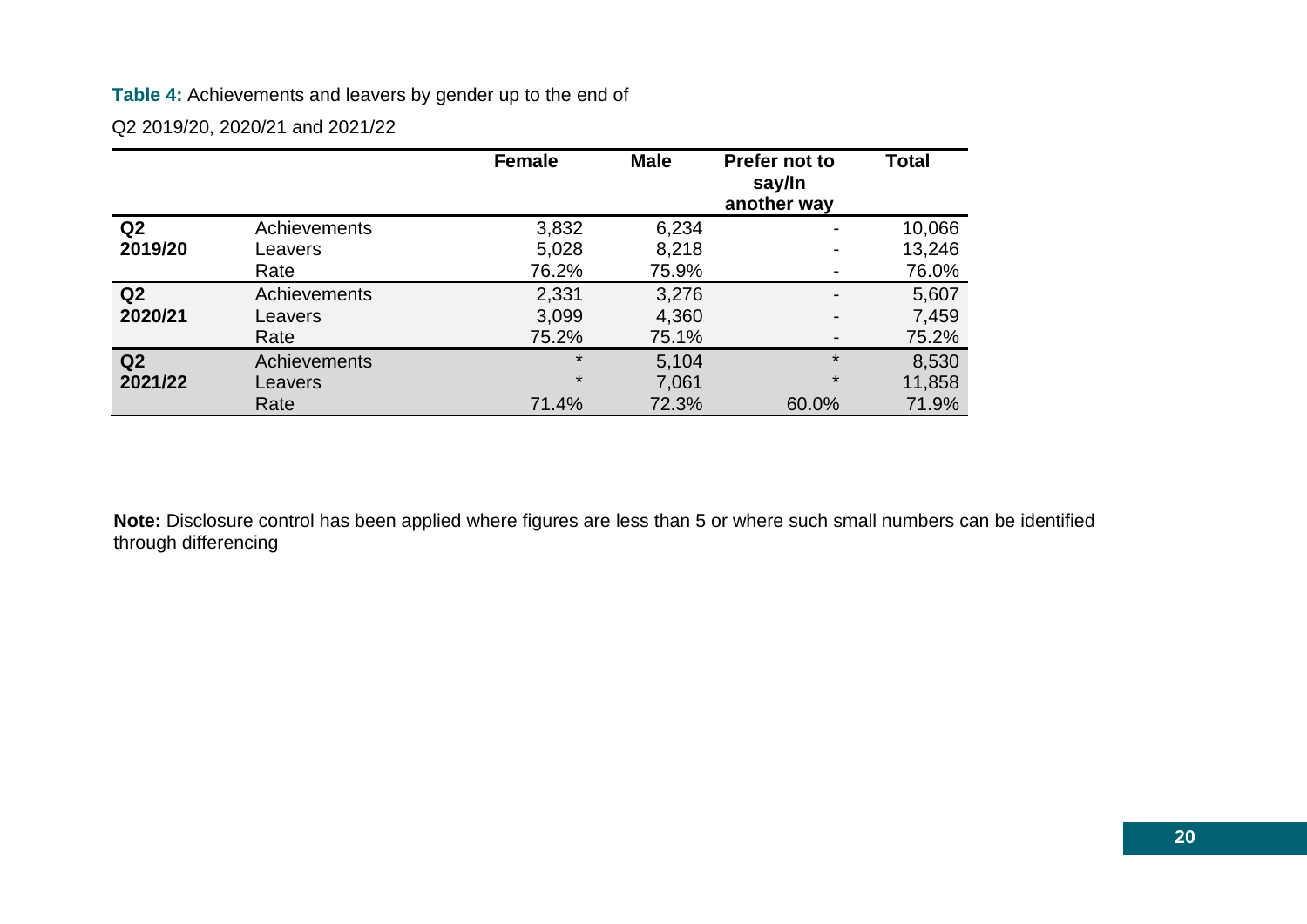#### **Table Notes:**

**Disability:** This reflects our disability disclosure question implemented in 2016/17. This was aligned to the question wording recommended by Advance HE after extensive consultation with disability partners, modern apprentices, training providers and employers.

**Ethnicity:** Ethnic groups aligned with Scottish Government guidance on ethnicity reporting <https://www2.gov.scot/Resource/0039/00394314.pdf>

**Care Experience:** Care experience figures are self-reported in response to the question, 'Have you ever been in care'?

### **Table 5:** MA starts Equality Summary

| <b>Equality Summary (excluding prefer not to say)</b> | <b>Starts</b>                                   | % known <sup>12</sup> |       |
|-------------------------------------------------------|-------------------------------------------------|-----------------------|-------|
| <b>Gender</b>                                         | Female                                          | 4,178                 | 37.8% |
|                                                       | Male                                            | 6,881                 | 62.2% |
| <b>Disability</b>                                     | I/HC/LD                                         | 1,334                 | 12.2% |
|                                                       | No I/HC/LD                                      | 9,635                 | 87.8% |
| <b>Ethnicity</b>                                      | Mixed or Multiple; Asian; African; Caribbean or |                       |       |
|                                                       | Black; and Other ethnic group                   | 321                   | 2.9%  |
|                                                       | White                                           | 10,667                | 97.1% |
| <b>Care Experience</b>                                | <b>Care Experience</b>                          | 192                   | 1.8%  |
|                                                       | No Care Experience                              | 10,771                | 98.2% |

**For more detailed statistics related to equality monitoring, please see our supplementary tables on the SDS website [here.](https://www.skillsdevelopmentscotland.co.uk/publications-statistics/statistics/modern-apprenticeships/?page=1&statisticCategoryId=4&order=date-desc)**

 $12$  Note that for Gender, percentages are based on total male  $+$  total female starts. Those who recorded gender as 'prefer not to say' or 'in another way' are not included in this calculation.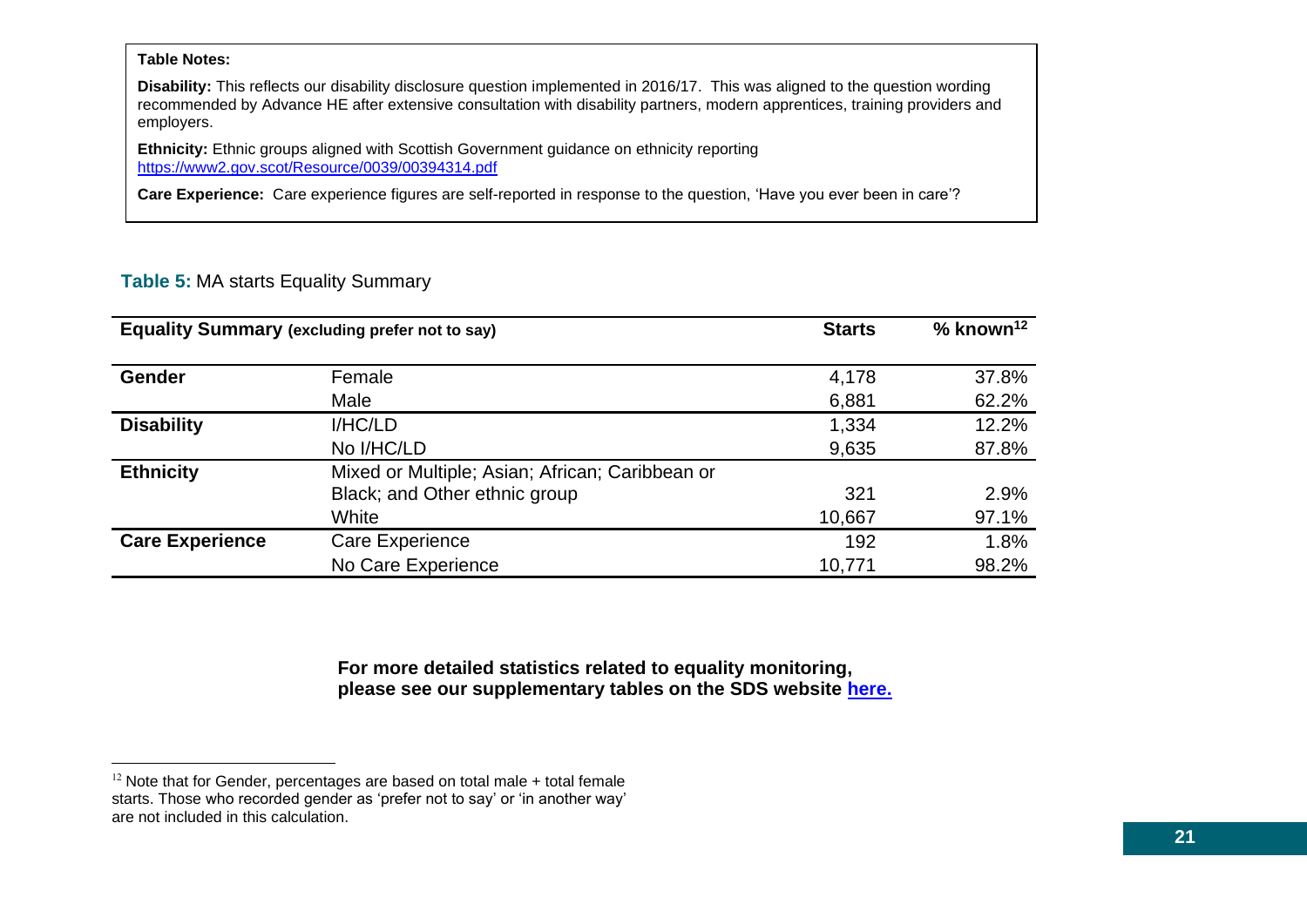### <span id="page-21-0"></span>**Appendix E - MA Redundancies**

**Table 1:** MA redundancies up to the end of Q2 2019/20,

2020/21 and 2021/22 by occupational grouping

| <b>Occupational Grouping</b>            | Q <sub>2</sub> | Q <sub>2</sub> | Q2      |
|-----------------------------------------|----------------|----------------|---------|
|                                         | 2019/20        | 2020/21        | 2021/22 |
| <b>Administration &amp; Related</b>     | $\star$        | 19             | $\star$ |
| Animal Care, Land & Water Based         | $\star$        | 0              | 0       |
| Automotive                              | 13             | 33             | 6       |
| <b>Construction &amp; Related</b>       | 113            | 252            | 79      |
| <b>Creative &amp; Cultural Skills</b>   | 0              | 6              | 0       |
| <b>Engineering &amp; Energy Related</b> | 14             | 41             | 5       |
| <b>Financial Services</b>               | *              | ÷              | 0       |
| Food & Drink                            | 0              | 10             | $\star$ |
| <b>Hospitality &amp; Tourism</b>        | 19             | 87             | 20      |
| Management                              | $\star$        | 12             | $\star$ |
| <b>Other Manufacture</b>                | 0              |                | $\star$ |
| <b>IT &amp; Other Services</b>          | $\star$        | 18             | $\star$ |
| <b>Personal Services</b>                | 6              | 12             | 6       |
| <b>Retail &amp; Customer Service</b>    | 5              | 20             | $\star$ |
| Sport, Health & Social Care             | 13             | 19             | 6       |
| <b>Transport &amp; Logistics</b>        | 5              | 6              | $\star$ |
| Total                                   | 200            | 540            | 135     |

#### **Note:**

Disclosure control has been applied where figures are less than 5 or where such small numbers can be identified through differencing

|                                | Table 2: MA redundancies up to the end of Q2 2019/20, 2020/21 |
|--------------------------------|---------------------------------------------------------------|
| and 2021/22 by local authority |                                                               |

| <b>Local Authority</b>     | Q2 2019/20     | Q2 2020/21     | Q2 2021/22     |
|----------------------------|----------------|----------------|----------------|
| Aberdeen City              | $\star$        | 13             | 11             |
| Aberdeenshire              | 12             | 16             |                |
| Angus                      | 5              | 9              | $\star$        |
| Argyll & Bute              | $\star$        | 8              | O              |
| Clackmannanshire           | $\star$        | 6              | $\star$        |
| Dumfries & Galloway        | 8              | 12             | $\star$        |
| Dundee City                | 11             | 14             | $\star$        |
| East Ayrshire              | *              | 18             | 8              |
| <b>East Dunbartonshire</b> | $\star$        | 10             | $\star$        |
| East Lothian               | $\star$        | 15             | $\star$        |
| <b>East Renfrewshire</b>   | $\star$        | $\star$        | $\star$        |
| Edinburgh, City of         | 12             | 62             | 10             |
| <b>Falkirk</b>             | 6              | 8              |                |
| Fife                       | 24             | 31             | 8              |
| <b>Glasgow City</b>        | 14             | 59             | 15             |
| Highland                   | $\overline{7}$ | 26             |                |
| Inverclyde                 | 0              | $\star$        | 0              |
| Midlothian                 | $\overline{7}$ | 14             | $\star$        |
| Moray                      | 5              | 9              | 5              |
| N ha-Eileanan Siar         | 0              | $\star$        | $\star$        |
| North Ayrshire             | 9              | 12             | 11             |
| North Lanarkshire          | 19             | 42             | 6              |
| Orkney Islands             | $\star$        | 6              | $\overline{0}$ |
| Perth & Kinross            | $\star$        | 12             | 10             |
| Renfrewshire               | 6              | 31             | $\star$        |
| <b>Scottish Borders</b>    | $\star$        | $\overline{7}$ | $\star$        |
| Shetland Islands           | $\star$        | $\star$        | 0              |
| South Ayrshire             | 11             | 12             | $\star$        |
| South Lanarkshire          | 12             | 43             | 7              |
| Stirling                   | $\star$        | $\star$        | $\star$        |
| <b>West Dunbartonshire</b> | $\star$        | 8              | 5              |
| <b>West Lothian</b>        | 5              | 20             | $\star$        |
| <b>Outwith Area</b>        | 0              | $\star$        | O              |
| <b>Total</b>               | 200            | 540            | 135            |